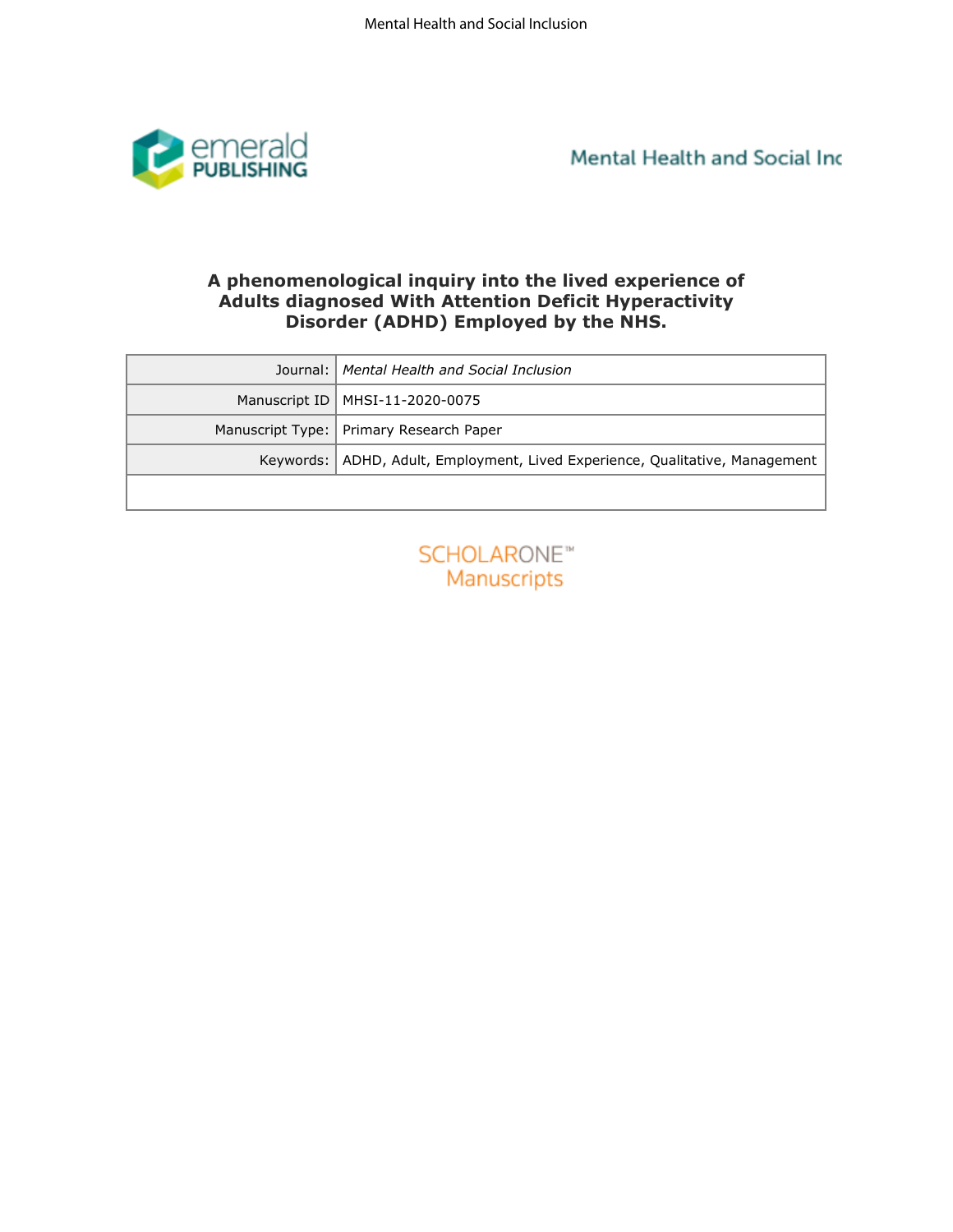### 'AWArE': NHS Employees with ADHD: The lived experience

### **Abstract**

ction: Approximately 3.5% of the workforce is diagnosed with Attentio<br>tivity Disorder (ADHD). With a greater risk of work-related stress and absence<br>civity Disorder (ADHD). With a greater risk of work-related stress and ab **Introduction:** Approximately 3.5% of the workforce is diagnosed with Attention Deficit Hyperactivity Disorder (ADHD). With a greater risk of work-related stress and absences, workbased social interactions and environments are significant factors. Nurses experience better occupational outcomes than other professions, indicating that further investigation is important to understand why healthcare roles can better sustain employees with ADHD.

**Method:** Interpretative phenomenological analysis (IPA) was used to explore how employees with ADHD both experience and make sense of their employment and professional relationships.

Participants self-identified from two NHS Trusts and participated in semi-structured interviews.

**Findings:** 7 interviews contributed to the final analysis. 4 themes emerged; Social Environment (Relationships), Physical Environment, Behaviour and Work Tasks. Complex interactions were observed between individuals' internal constructs and overall employment experience.

**Conclusion:** Dynamic and interactive components affect employee volition and performance. The NHS provides variety, flexibility and encourages self-motivation suiting employees with ADHD and with adequate support enables enjoyable, successful NHS careers.

**Originality:** This is a novel study that explores the psychodynamic and physical presentations of ADHD providing a unique perspective on the challenges and strengths off employees with ADHD **Practical implication:** The findings can be used to inform local NHS management frameworks for supporting workforce with ADHD

Keywords: Adult, ADHD, Employment, Lived Experience, Qualitative, Management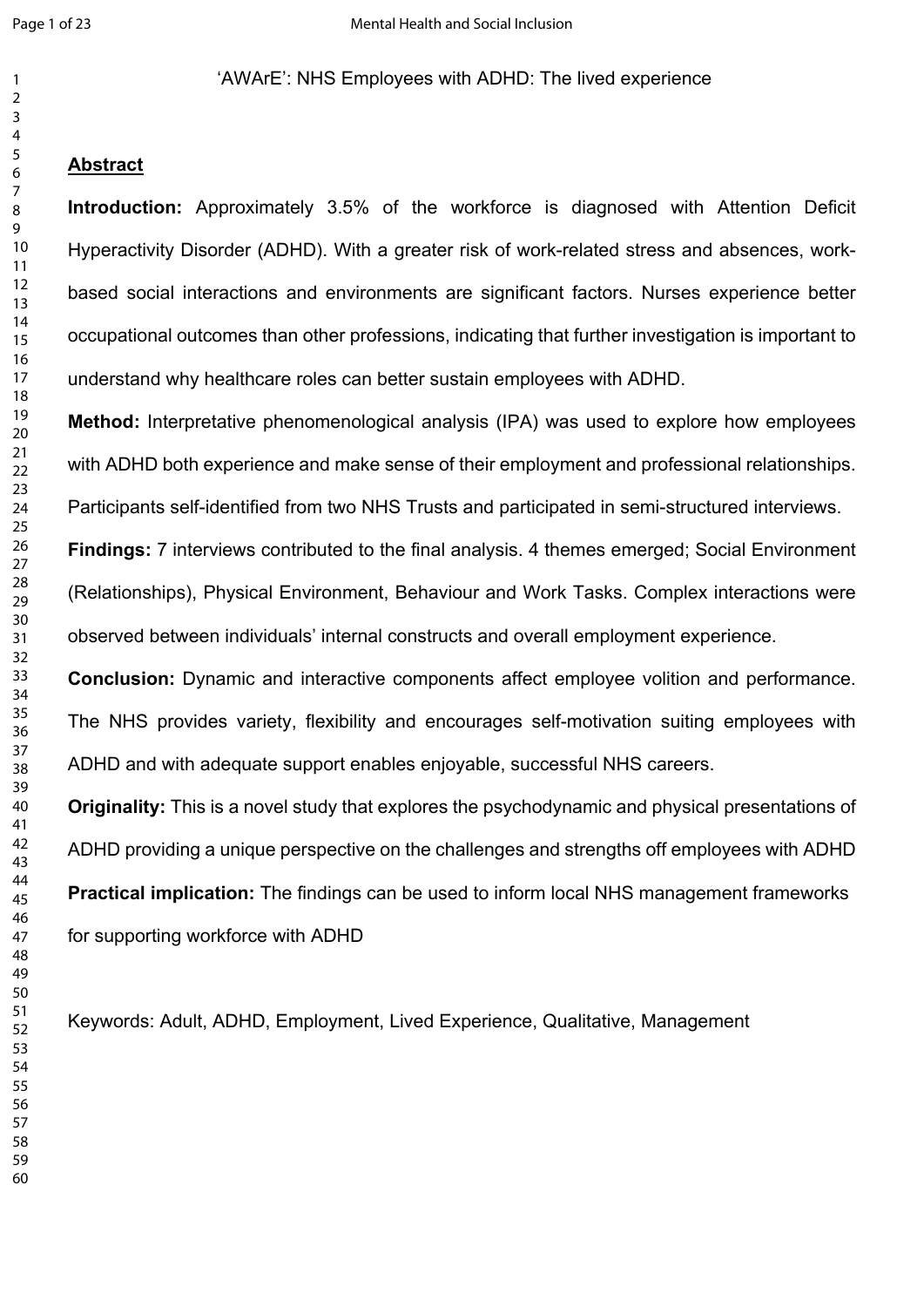### **Introduction**

Employment strongly influences a range of needs endorsing personal value and societal contribution (Bryant et al (ed) 2014). The work environment, an arena for complex personal and social interactions (Adamou et al, 2013), creates both positive and negative demands on an individual (Parkinson S et al, 2004). Successful navigation of the work environment is implicit for successful occupational and social performance (Parkinson S et al, 2004).

Approximately 3.5% of the workforce (De Graaf et al 2008) has received a diagnosis of Attention Deficit Hyperactivity Disorder (ADHD) a lifelong neuropsychological disorder characterized by distractibility, hyperactivity and impulsiveness (Adamou et al, 2013; Matheson et al, 2013). Traits such as restlessness, disorganisation, being over-whelmed, and procrastination (Adamou et al, 2013; Carr M, 2012; Grossberg 2005; Hall et al 2013 and Matheson et al, 2013) all contribute to feelings of failure and shame (Painter, 2008 and Matheson et al, 2013).

#### **ADHD in the workplace**

nteractions (Adamou et al. 2013), creates both positive and negative demannel (Parkinson S et al. 2004). Successful navigation of the work environment is inful occupational and social performance (Parkinson S et al. 2004). Work relationships are integral to effective occupational engagement and volition (Willerton, 2010). The perceived quality of these relationships is influenced by a myriad of internal and external experiences, however ADHD traits can significantly impact on this experience resulting in frequent employment changes (Hall et al 2013), lower wages (Biederman & Faraone, 2006), fewer promotions and more dismissals (Painter et al 2008, Murphy & Schachar, 2000). Furthermore, higher susceptibility to stress, burnout and absenteeism (Brattberg 2006) cause significant life-long financial burdens (Adamou et al, 2013).

Literature reveals a paucity of research exploring the lived experiences of working adults with ADHD. Whilst most papers present a negative account, Grossberg (2005) highlighted an underrepresented perspective where ADHD brings significant strengths. Halbesleben (2013) also presented an interesting exception to the negative trend where nurses with ADHD experienced longer employment tenure (mean 12.4yrs), compared to people with ADHD not working in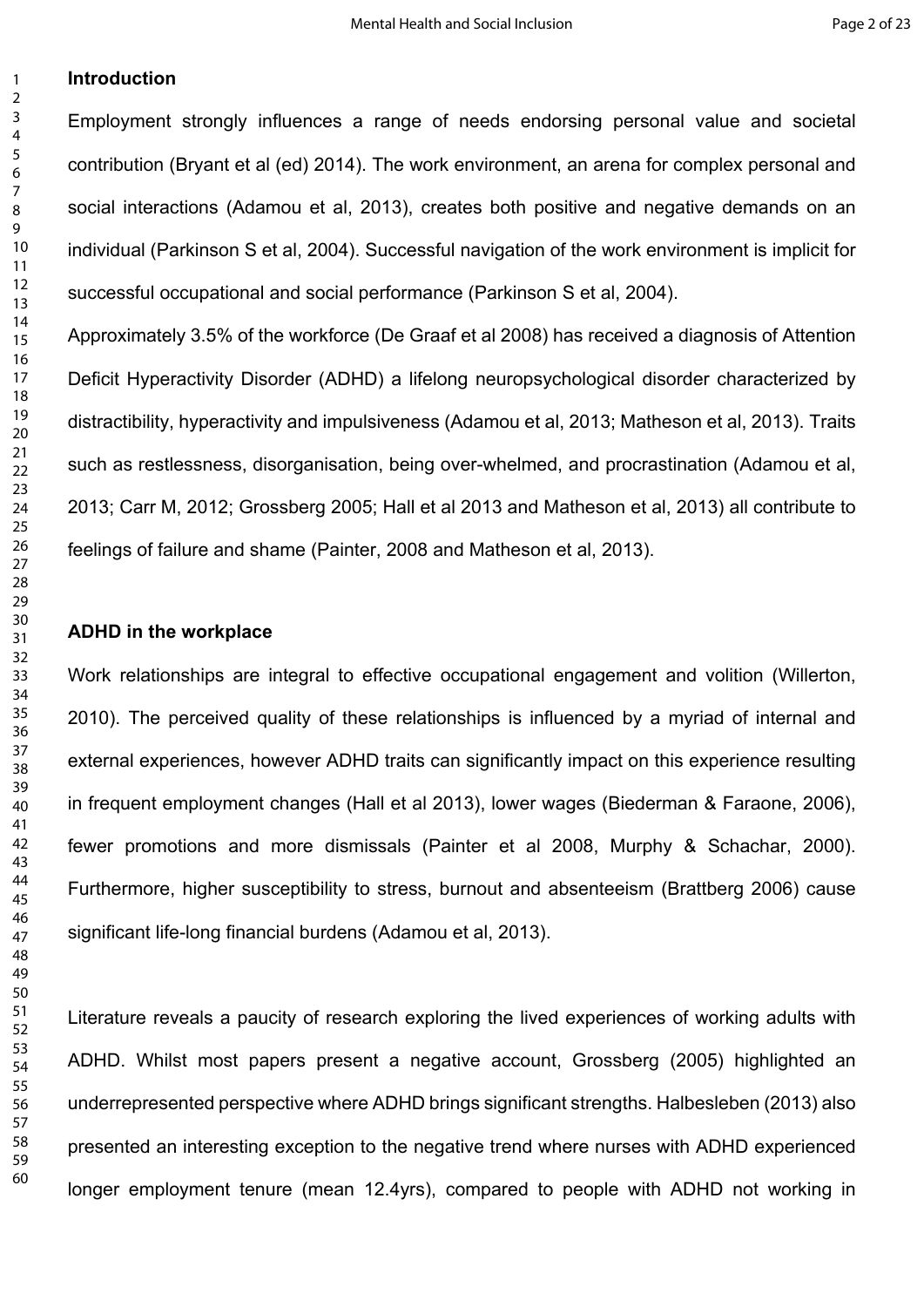healthcare (mean 6.41yrs). This indicates potential unexplored factors within a healthcare environment or culture that engage this population better than other working environments warranting further investigation.

This study aimed to understand how key traits of ADHD help or hinder overall work experience within the healthcare setting, and identify strategies to support occupational performance and wellbeing through qualitative interviews with healthcare staff living and working with ADHD.

# **Methodology**

Approval was obtained from the Health Research Authority to conduct the research.

idy aimed to understand how key traits of ADHD help or hinder overall work exeremented through qualitative interviews with healthcare staff living and working with AD<br>though qualitative interviews with healthcare staff liv Interpretative phenomenological analysis (IPA) was chosen as it gains a greater depth of understanding by reflecting on both the individuals' and researcher's perceptions and insights (Smith J & Osborn M, 2008) on their working and wider world and requires a small sample size (Smith & Osborn 2011) due to the intricate analysis of the data.

The study recruited from two NHS Trusts (Acute and Mental Health) through a convenience sampling method. All participants self-referred After responding to study promotion via NHS Trust communication systems, posters and clinical services.

### Inclusion criteria:

- 16+ years with primary diagnosis of ADHD.
- Paid employment within NHS organisations or agencies that provide NHS cover.
- Fluent in English.

### Exclusions:

● Healthcare staff in training/placement.

# **Data collection:**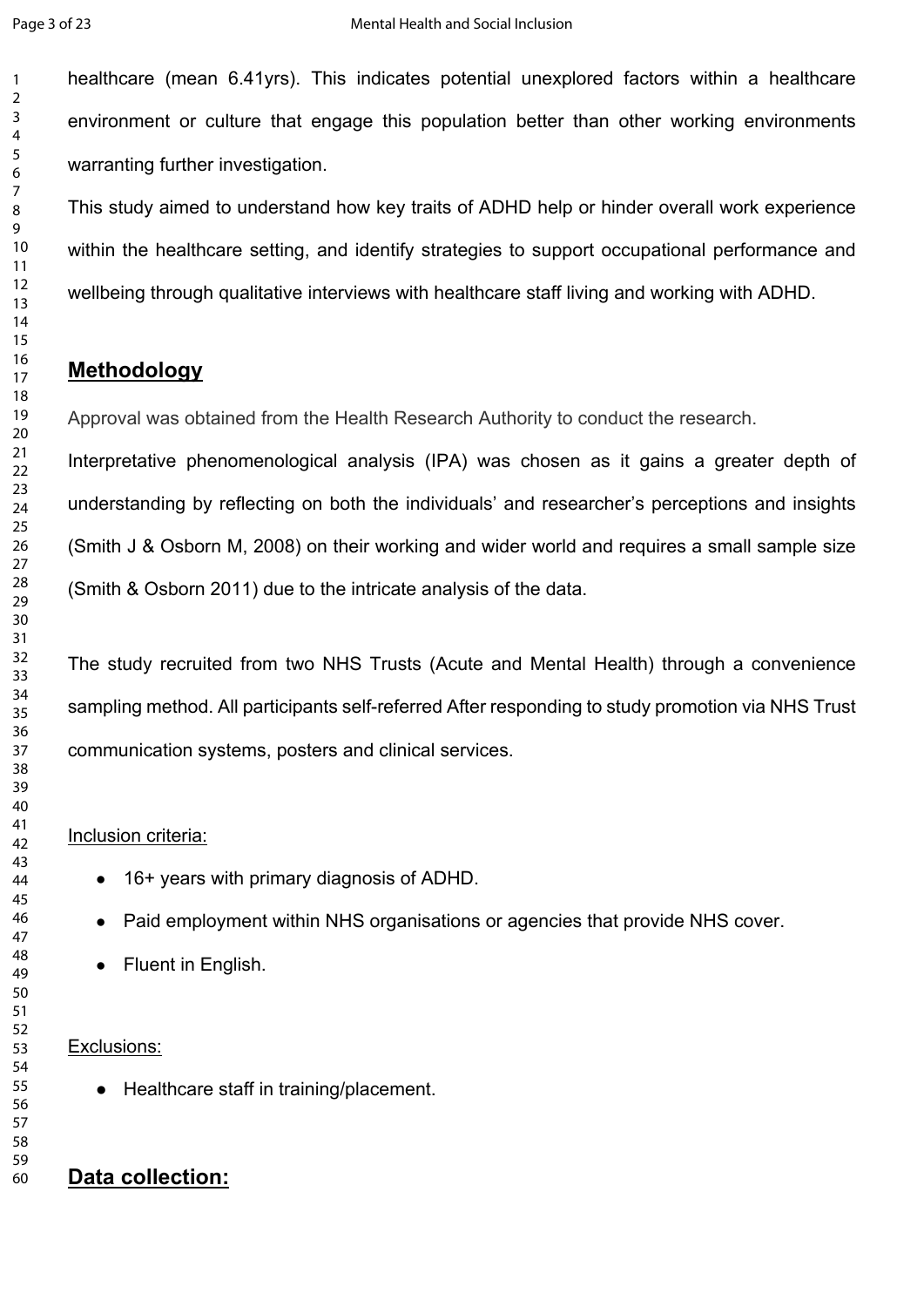Both the primary researchers are NHS employees with MScs in clinical research. Supervision was sought from an academic lecturer experienced in IPA. An NHS employee with lived experience of ADHD and independent from the study supported the team verifying relevance and accuracy.

All practices adhered to the required legislation and approvals and was adherent to the Declaration of Helsinki and General Data Protection Regulations.

Potential participants were provided with a participant information sheet a minimum of a week prior to the interview and provided informed consent following the approved process.

by.<br>
Societies adhered to the required legislation and approvals and was adherer<br>
tion of Helsinki and General Data Protection Regulations.<br>
All participants were provided with a participant information sheet a minimum of<br> Semi-structured interviews were conducted using 'funnelled' interview schedules to guide the discussion (Smith & Osborn 2011). 'Funnelling' initially explores broad topics then draws the focus to the more specific areas of inquiry. Interviews were recorded and transcribed by the interviewer as part of the reflective process.

Pseudonymised codes were assigned and identifiable information was removed during transcription.

Analysis broadly followed Colaizzi stages (1978) as outlined in Wojnar DM & Swanson KM (2007).

Codes were drawn from the transcripts alongside using the primary researchers interpretative reflections, adhering to the IPA's 'double hermeneutic approach' (Smith & Osborn, 2008).

These codes were clustered into themes and organised using the Model of Human Occupation (MOHO) framework (Parkinson S et al 2004) enabling interpretation of the complex and interwoven impacts of the ADHD, the employee and the work environment.

## **Results**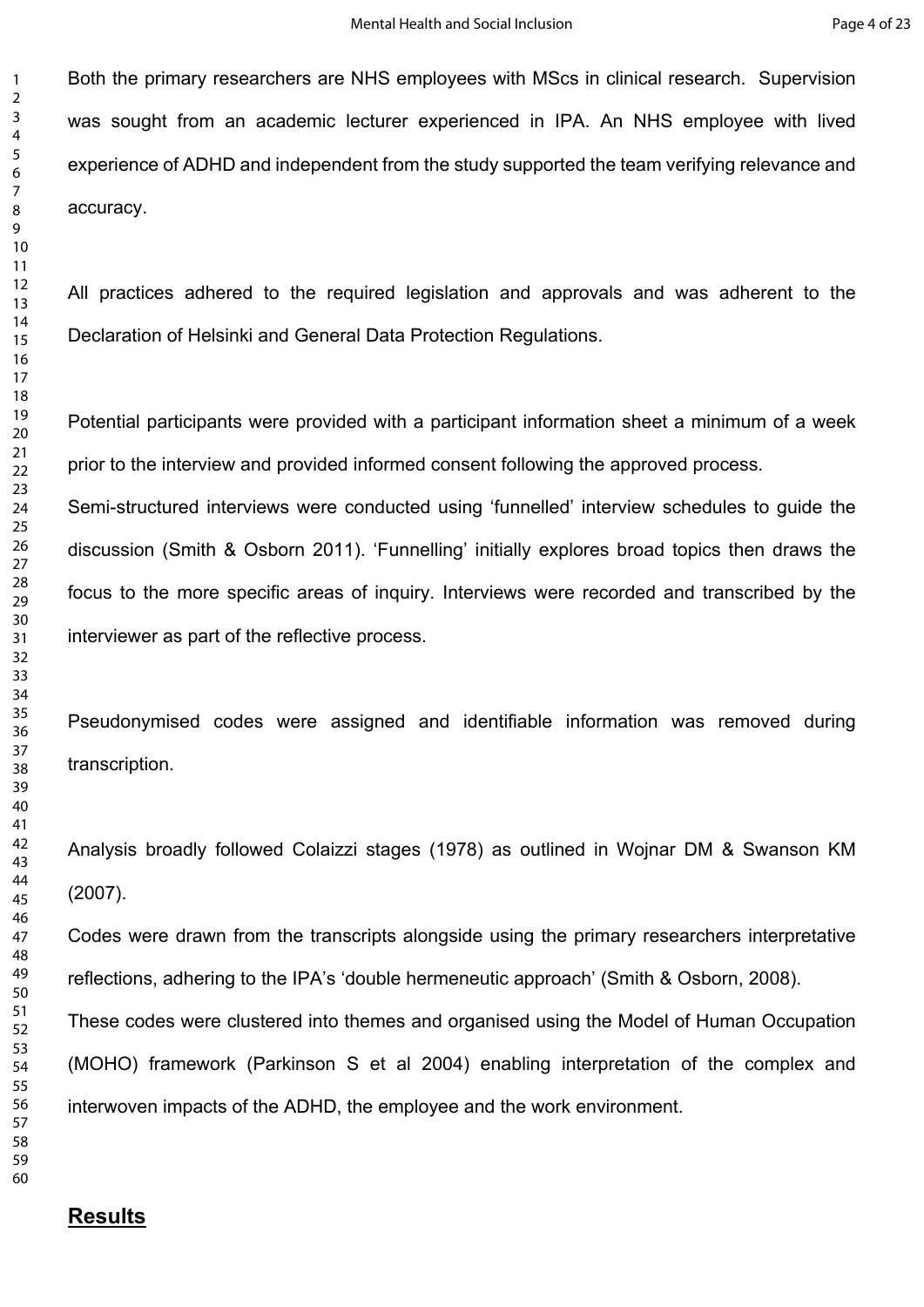| $\mathbf{1}$<br>$\mathbf 2$                                                                                                                                                                                                                                          |                                                                                 |
|----------------------------------------------------------------------------------------------------------------------------------------------------------------------------------------------------------------------------------------------------------------------|---------------------------------------------------------------------------------|
| $\overline{\mathbf{4}}$                                                                                                                                                                                                                                              | 7 participants were interviewed. The interviews ranged between 23 - 66 minutes. |
| $\mathsf 3$<br>$\frac{5}{6}$<br>$\overline{\mathcal{I}}$<br>$\bf 8$<br>9<br>$10$<br>$11$<br>12<br>13<br>14<br>15<br>16<br>$17$<br>18<br>$19$<br>$20\,$<br>$21$<br>$22\,$<br>$23\,$<br>$24\,$<br>$25\,$<br>$26\,$<br>$27\,$<br>${\bf 28}$<br>29<br>$30\,$<br>31<br>32 | Some demographic information was gathered and presented in Table 1:             |
| 33<br>34<br>$35\,$<br>36<br>37<br>38<br>39<br>40<br>41<br>42                                                                                                                                                                                                         |                                                                                 |
| 43<br>44<br>45<br>46<br>47<br>48<br>49<br>50<br>51<br>52<br>53<br>54<br>55<br>56<br>57<br>58                                                                                                                                                                         |                                                                                 |
| 59<br>60                                                                                                                                                                                                                                                             |                                                                                 |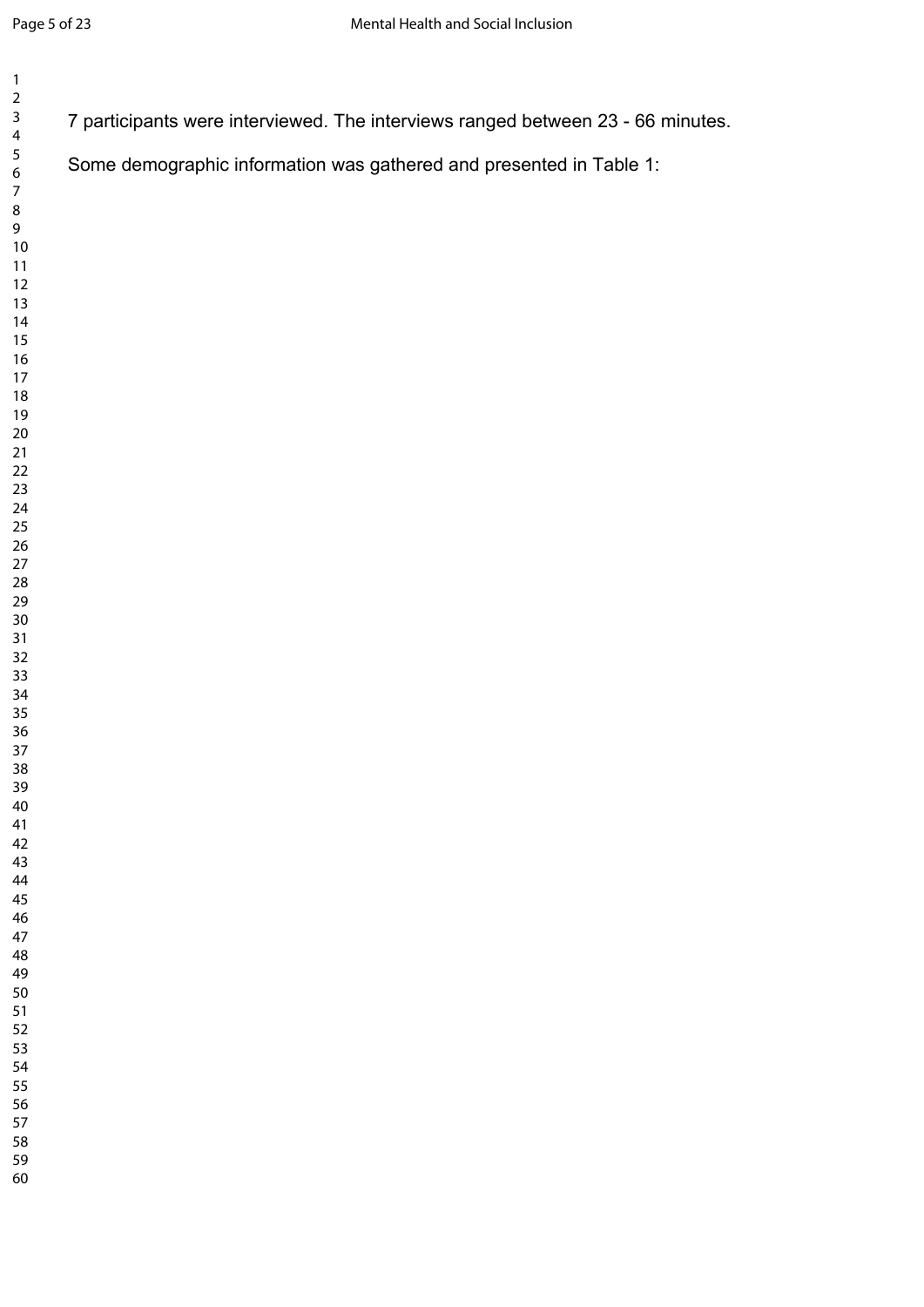# **Table 1: Demographics of participants (NK= not known)**

| Table 1: ge<br>(yrs) | Gender   | ADHD<br>Subtype | Age at<br>diagnosis<br>(yrs) |                            | Medication      | Accessing<br>Support<br>Services | Job Type           | Grade (AfC<br>Banding) |              | Environment        | Job Tenure<br>(yrs) |          | NHS Tenure<br>(yrs)      | <b>NHS Trust</b>              |  |
|----------------------|----------|-----------------|------------------------------|----------------------------|-----------------|----------------------------------|--------------------|------------------------|--------------|--------------------|---------------------|----------|--------------------------|-------------------------------|--|
| 20-29 1              | Male     | 3 Hyperactive 0 | $20$                         | $\overline{\phantom{0}}$ 1 | Yes 5           | Yes 4                            | Clinical 5         | $1 - 4$                | $\mathbf{3}$ | Community 3        | $0 - 5 6$           | < 1      | $\sqrt{2}$               | Mental <sub>6</sub><br>Health |  |
| 30-39 1              | Female 4 | Inattentive 2   | 20-29 1                      |                            | No <sub>2</sub> | No 3                             | Other <sub>2</sub> | $5-7$ 3                |              | Ward <sub>2</sub>  | $6-10$ 1            | $1 - 5$  | $\overline{\phantom{1}}$ | Acute 1                       |  |
| 40-49 2              |          | Combined 5      | 30-39 2                      |                            |                 |                                  |                    | NK 1                   |              | Office 1           |                     | $6-10$ 2 |                          |                               |  |
| 50-60 2              |          |                 | 40-49 3                      |                            |                 |                                  |                    |                        |              | Other <sub>1</sub> |                     | $11+ 2$  |                          |                               |  |
| NK 1                 |          |                 |                              |                            |                 |                                  |                    |                        |              |                    |                     |          |                          |                               |  |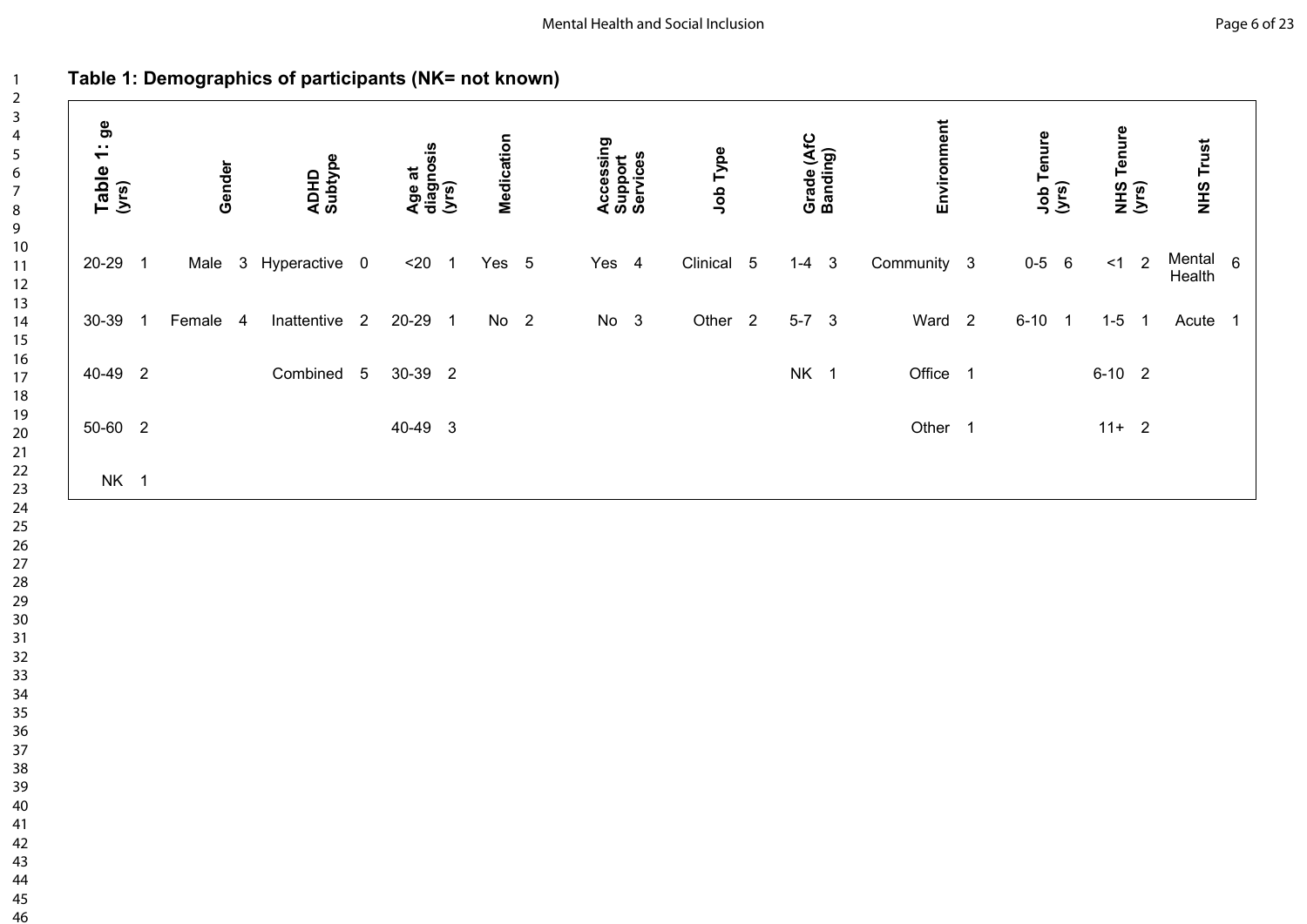### **Observations:**

The majority of participants (5/7) were over the age of 30yrs when diagnosed with ADHD. All participants worked directly with patients.

anticipants sought assessment following recommendations from others, (P2<br>
...father worked in psychiatry and ...thought I was displaying a lot of the signs<br>
a diagnosis. At that point I still thought [ADHD was] slightly ma Most participants sought assessment following recommendations from others, (P2) *"Some friend's*…*father worked in psychiatry and…thought I was displaying a lot of the signs and sent me for a diagnosis. At that point I still thought [ADHD was] slightly made up if I'm honest I was part of that group of people."* intimating that prior to receiving their diagnosis participants did not attribute their behaviours to ADHD, and initially questioned the legitimacy of the disorder before accepting and understanding the diagnosis in context of their behaviours.

 (P1) *"This is part of me it doesn't mean I am a lazy waster...I found it quite liberating…I didn't have to try and make excuses."*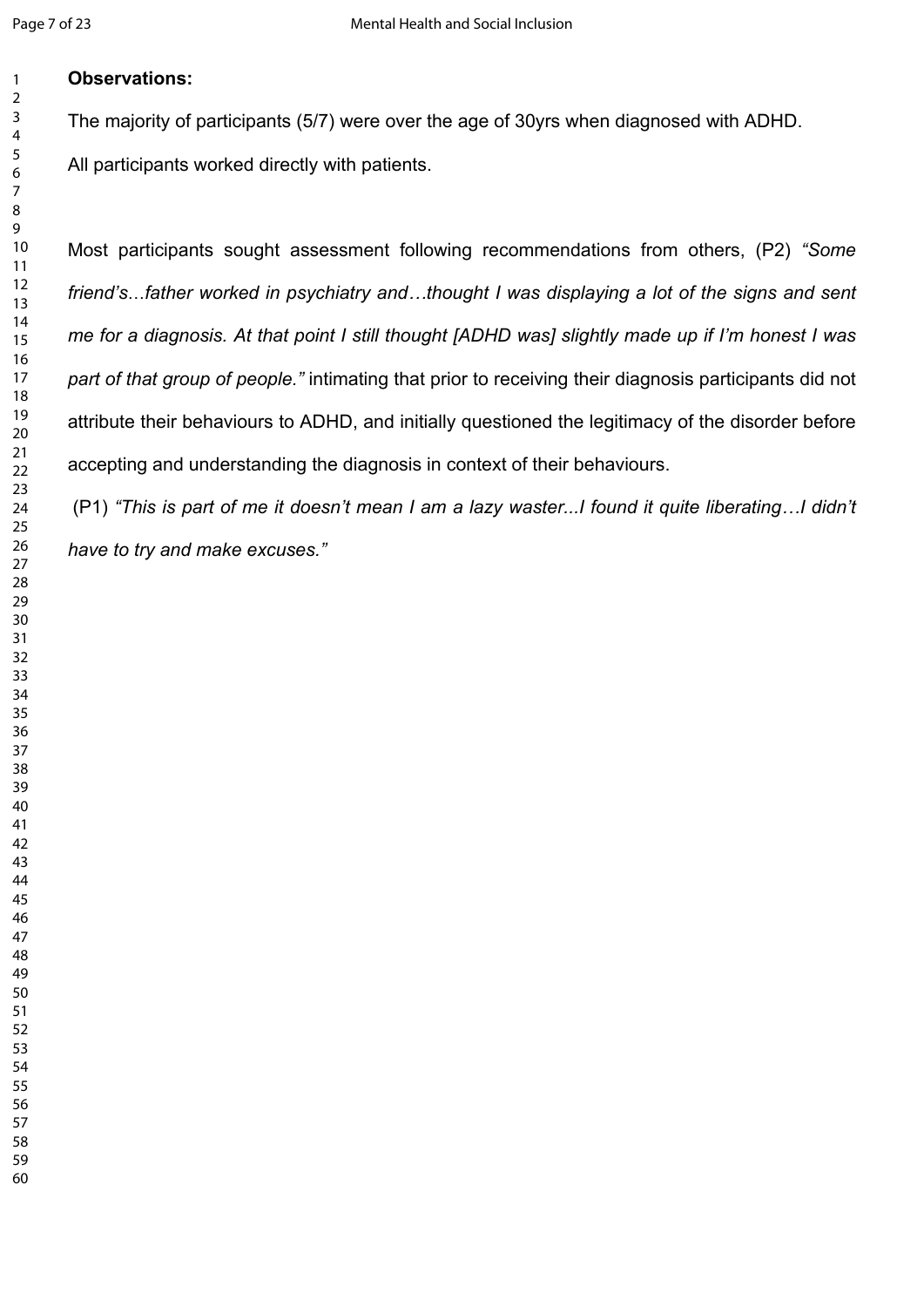Analysis relating to the lived experience of ADHD in the working environment identified four main

themes as depicted in Figure 1:



# **Theme 1: Social environment (relationships)**

Two types of relationships impacted by ADHD emerged as 'professional – professional' and 'professional – patient'.

Participants appeared to attribute a stronger sense of personal causation and satisfaction to their 'professional-patient' relationships whilst the 'professional-professional' relationship was interpreted as more challenging and imbalanced, resulting in them feeling more exposed and disempowered.

# **Professional - professional**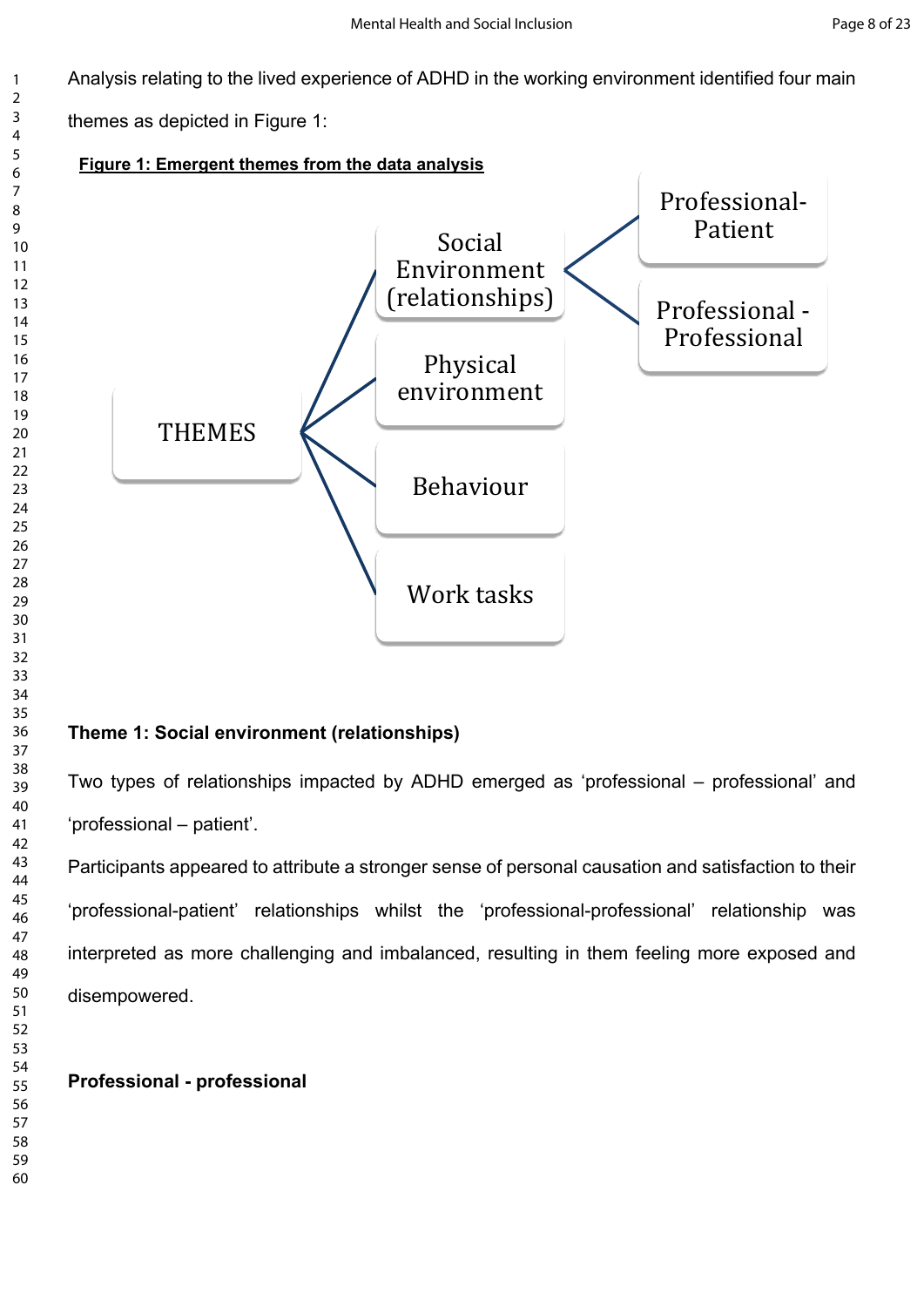The nature of professional-professional dyads was observed to be strongly influential on an employee's sense of confidence and identity within the team. Predetermined negative selfassessments contributed to their perspectives of these relationships.

(P7) *"I just had myself down as a scatterbrain."* 

(P8) *"I have a low opinion of myself."*

Whilst, assumptions that those colleagues viewed them as being "troublemakers" (P5),

"uncaring" (P6), "uneducated" (P6) or just "reckless" (6) along with preconceptions of ADHD

related behaviour impacted their sense of identity within the team:

(P8) **"***People just assume …you're bouncing around walls***.**"

ust had myself down as a scatterbrain."<br>
Have a low opinion of myself."<br>
Have a low opinion of myself."<br>
Assumptions that those colleagues viewed them as being "troublemakers" (P5),<br>
Ing" (P6), "uneducated" (P6) or just "r Further assumptions surrounding colleagues' attitudes contributed towards a 'child-parent' dynamic rather than nurturing a sense of equality further generating feelings of difference, isolation and invisibility. Participants expressed beliefs around reprisal "*Will they send me to the special room*?" (P2) inducing behaviours that seek acceptance. *"I will really try and behave."*

(P4)

This dynamic led to a strong shared belief of being misunderstood, not just in terms of the traits but also consequences for each participant,

*"They don't realise how much of an effect… ADHD can have on your life…there's not much understanding for us."* (P6)

The sense of acceptance and capability was strongly influenced by either the praise or criticism received by colleagues. Both inducing strong emotional reactions with participants referring the experiences as, being like "catnip" (P7) or they would "internally crumble" (P2). Feelings of low self-esteem; "not being good enough" (P2), "blagging" (P7) your career whilst "deceiving" (P7)all around about one's capability or a polarized experience of elation would dominate the sense of 'I', creating an inner turmoil that would go unnoticed by colleagues.

(P8) *"A lot of your life …feeling…less a person...the knock - on effects are quite…devastating*."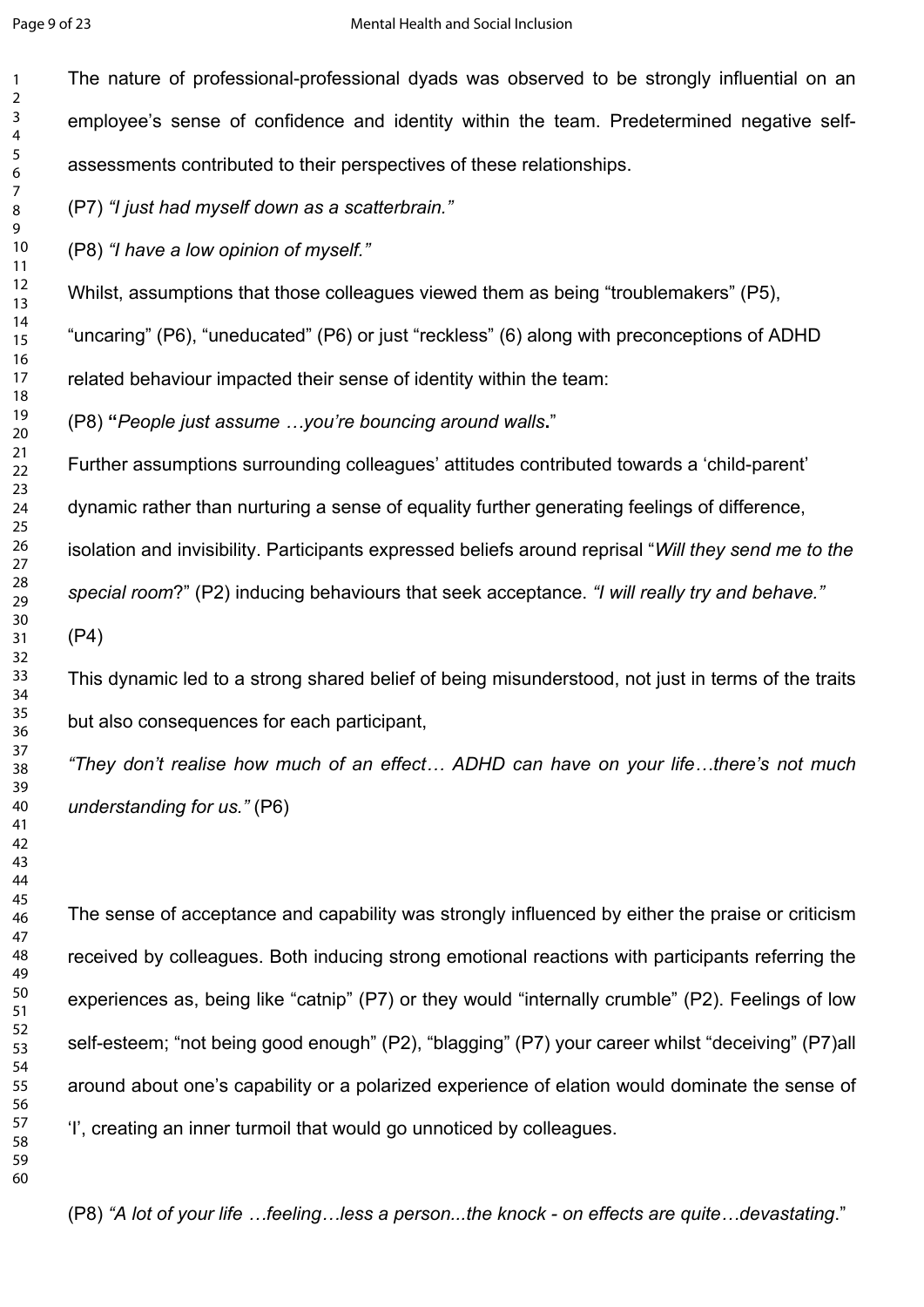(P7) *"I often felt that I've been blagging it my entire career …deceiving people because I struggled to do certain things [however] If I'm… praised it's like catnip"* 

Managers' responses to an employee's ADHD disclosure was critical. Negative attitudes reduced trust between employee and manager with the participant disclosing feelings of being dismissed or disbelieved.

(P8) "*Disclosing didn't work out very well…because I've got ADHD she [Manager]…tutted."*

ris' responses to an employee's ADHD disclosure was critical. Negative attitudes<br>tween employee and manager with the participant disclosing feelings of being clieved.<br>Sociosing didn't work out very well...because I've got Whereby, managers who engendered acceptance and understanding, promoted a sense of security. These affirming relationships further influenced positive identity by promoting confidence, capability and effectiveness reinforcing positive daily experiences, a sense of value and successful practice. Positive workplace cultures were considered pivotal in reducing anxiety. Empowering and enabling the participants improved productivity and engagement in a way that embodied their values of professionalism and integrity;

(P6) **"***My managers allowed me to be my own worker… enabled me to be at my most efficient*." (P6) *"Going through a few jobs until you find someone or a manager that truly understands, then it's worth it…Succeed because of ADHD not in spite of it."*

It was important for the participants to be viewed as competent and valued members of the team calling for their colleagues to "realise [they] can be as successful as anybody else" (P8). When they felt treated like a "normal person" (P2) with their diagnosis "not being an issue" (P2) it could be viewed as a potential asset. Participants described being able to "do lots of good stuff with it, be a positive influence" (P7). This would lead to feelings of being empowered and the role be one that is "rewarding" (P8). A strong sense of loyalty and commitment was emphasised that went with collaborative and trusting work- based relationships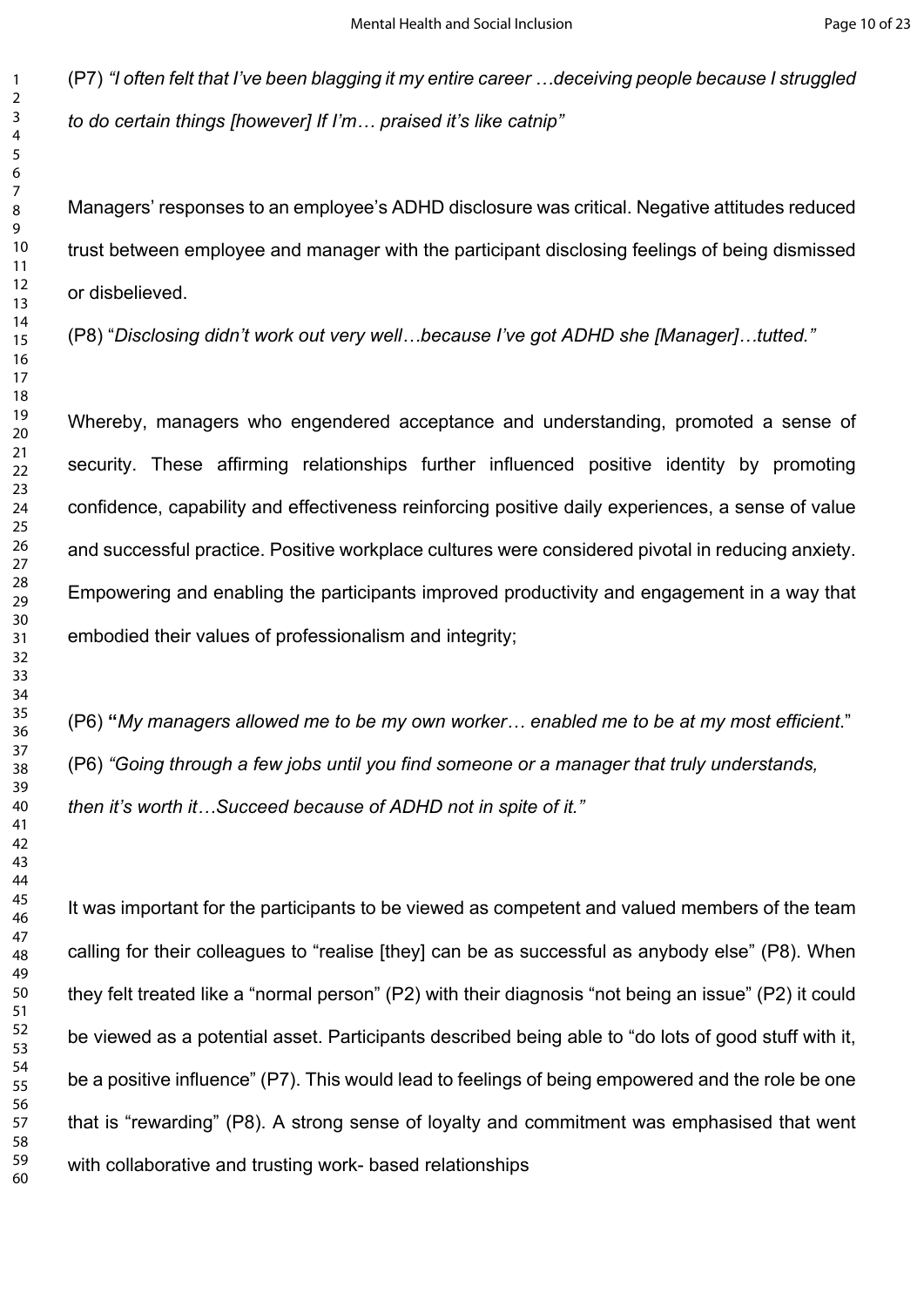(P6) *"People think we are not reliable but given the right position and…support we are probably the most loyal and reliable people…we…try and put our all in everything …complacency, we really don't have that kind of personality."*

#### **Professional - client**

sional - client<br>
cipants identified personal values that they felt helped built co-operative and<br>
relationships with their patients. Aspects such as altruism, professional integrity<br>
enuine regard appeared to be fundamenta All participants identified personal values that they felt helped built co-operative and person centred relationships with their patients. Aspects such as altruism, professional integrity, passion and a genuine regard appeared to be fundamental traits they brought to the 'professional – client' relationship suggesting clear and established purpose and empowerment within this role. The confidence that participants felt in their clinical skills and ability to build a therapeutic relationship with their clients suggest a positive framing of living with ADHD within the healthcare workplace, grounded within their compassionate values and commitment to others. This was in sharp contrast to professional relationships with peers, colleagues or managers which felt less empowering and ultimately led to reduced self-esteem.

(P4) "*I am genuinely interested in the patients."*

(P6**)** *"Knowing that I'm making a difference…I need something that means something to me.* 

#### **Theme 2: Physical Environment**

Health care environments are often busy dynamic settings with a myriad of sensory stimuli, "*Lots of noise, colour, bright lights, people"* (P1) making distractions a common consequence being the difficulty to focus. *"people constantly walking up and down... I couldn't concentrate."* (P8). For the employee with ADHD the inability to filter external stimuli creates a significant daily battle**:**

Sensitivity to noise is particularly prevalent with the slightest background noises becoming sources of overwhelming irritation and distress *"People eating lunch out of plastic boxes, making*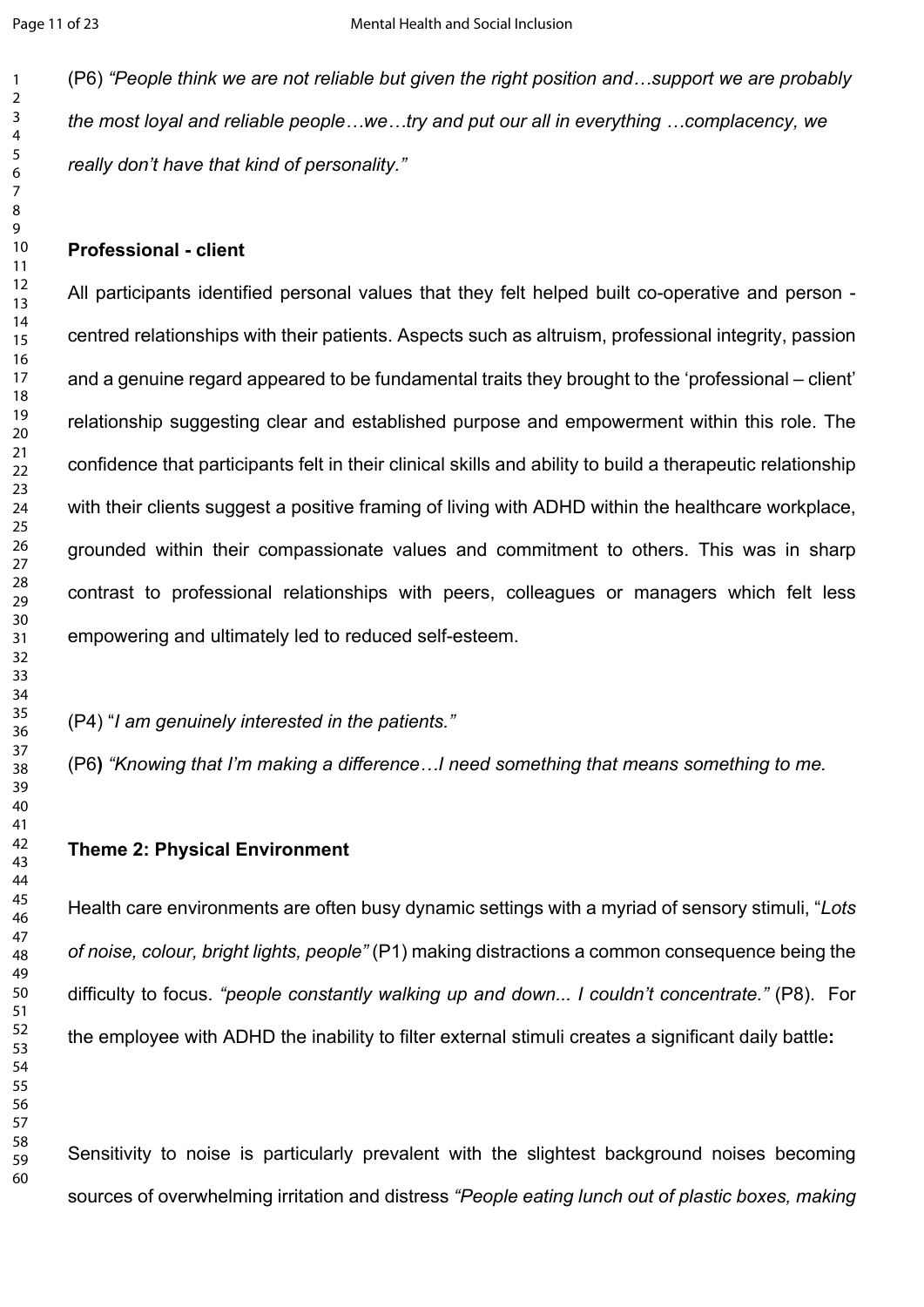*that noise*…*drives me CRAckers***…***I am completely absorbed"* (P4), whilst multiple conversations demands the employees' full attention with significant consequences "*I want to be involved in them all…I will latch onto any sound,… I get overwhelmed very easily." (*P6). The descriptions such as "absorbed" (P4) and "latch" (P6) giving us the indication of the draw that everyday background noise demands.

(P8) "*Every time she touched her calculator I lost concentration."*

Caustical Team and Translation of the draw that<br>
"absorbed" (P4) and "latch" (P6) giving us the indication of the draw that<br>
word noise demands.<br>
Nery time she touched her calculator I lost concentration."<br>
Herewhelming se This overwhelming sensory experience alongside the excitable ADHD mind lures the employee away from their task in hand. Individuals have found ways to manage their distractibility, sometimes necessitating isolating away from their colleagues, even though this brings its own anxieties.

(P1) "*People used to think I was… being an antisocial miserable git ... I just couldn't cope with the noise."*

Despite these challenges, participants appear to struggle to acknowledge a need for support appearing, at times, conflicted and incongruent about the provision of workplace adaptations;

(P4) *"I would hate to feel I was being accommodated because of my diagnosis* …"

[...]"...perfectly reasonable that provision might be made...the Trust could be mindful of the *things that cause people's inattention to be worse."*

(P1) *"The message is that we are different, we're not worse… I suppose some people are better…I just need a little bit of extra help"*.

Some participants express that self-management and care for their condition and adaptations lay with them alone, with a sense that it was their responsibility to 'master' their condition in order to succeed in the workplace.

(P5) "*I have to change myself to fit in with work rather than changing to fit in with me"*

(P7) *"What I've got to do is work with the environment that I've got."*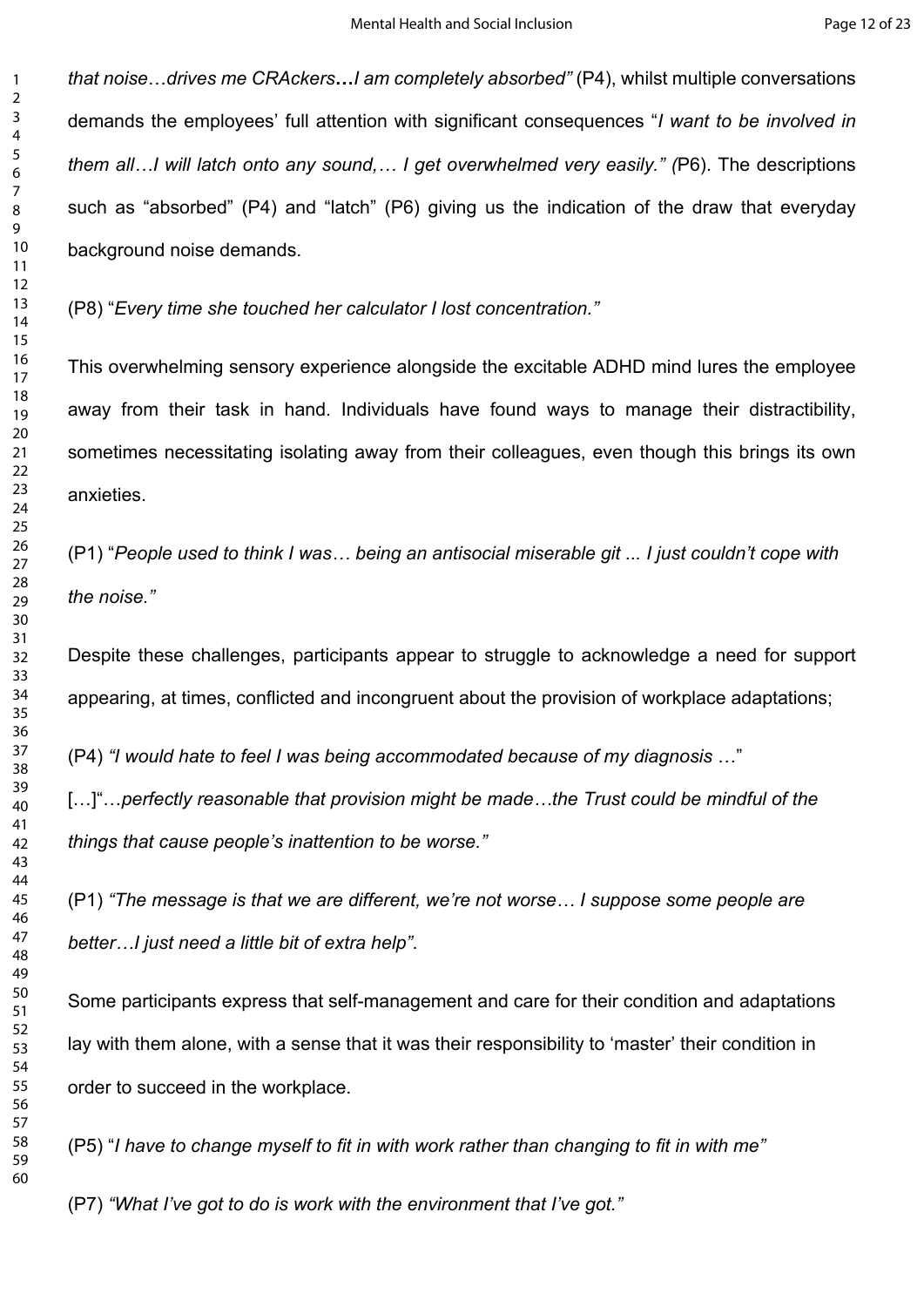This complex dynamic between the external and internal factors often leaves employees feeling unsettled and dissatisfied, where their experiences of living and working with ADHD in less supportive environments led to a feeling of needing to constantly move on and, ultimately, contributing to an unstable job history.

(P1) "*I felt fractured…escaping jobs rather than going to jobs.*"

(P7) "*There's something a little depressing about the fact that I've run out of places to go.*"

### **Theme 3: Behaviour (Traits)**

ting to an unstable job history.<br>
Self fractured ...escaping jobs rather than going to jobs."<br>
Here's something a little depressing about the fact that I've run out of places to g<br>
3: Behaviour (Traits)<br>
Sure impacts on ou Behaviour impacts on our ability to organise performance within an environment (Kielhofner G 2008) such as the workplace. A constant presence, ADHD traits directly influence behaviours bringing tangible cognitive, psychological and physical experiences. Participants shared phenomena such as a sense of a "*motor running*" (P5) or that their minds being busy "*24/7*" (P6) going a "*million miles an hour*" (P5) giving a sense of cognitive and sensory hyperactivity, leading to feelings of being "*irritable*" (P4) and "*impatient*" (P4) There were more individual experiences that were equally distressing

(P1) *"I get a feeling sometime, I refer to it as spiders in my head, it feels like little things are crawling all over my head and it's really uncomfortable."*

These traits, along with a predominant anxiety specifically impaired engagement. The propensity to "*over analyse, ruminate all the time*" (P7) prevents the ability to prioritise and organising effectively along with a sense of being "*frozen with anxiety*" (P2) that impacts on the ability to "*motivate and initiate*" (P2) activities.

Some behaviours were externalised via motor and impulsive actions with participants describing how they could "*randomly jump up*" (P8) or find themselves "*bouncing*" in their chair (P4). These behaviours were difficult to "*regulate*" (P8) leaving them tired and "*exhausted*" (P8) from the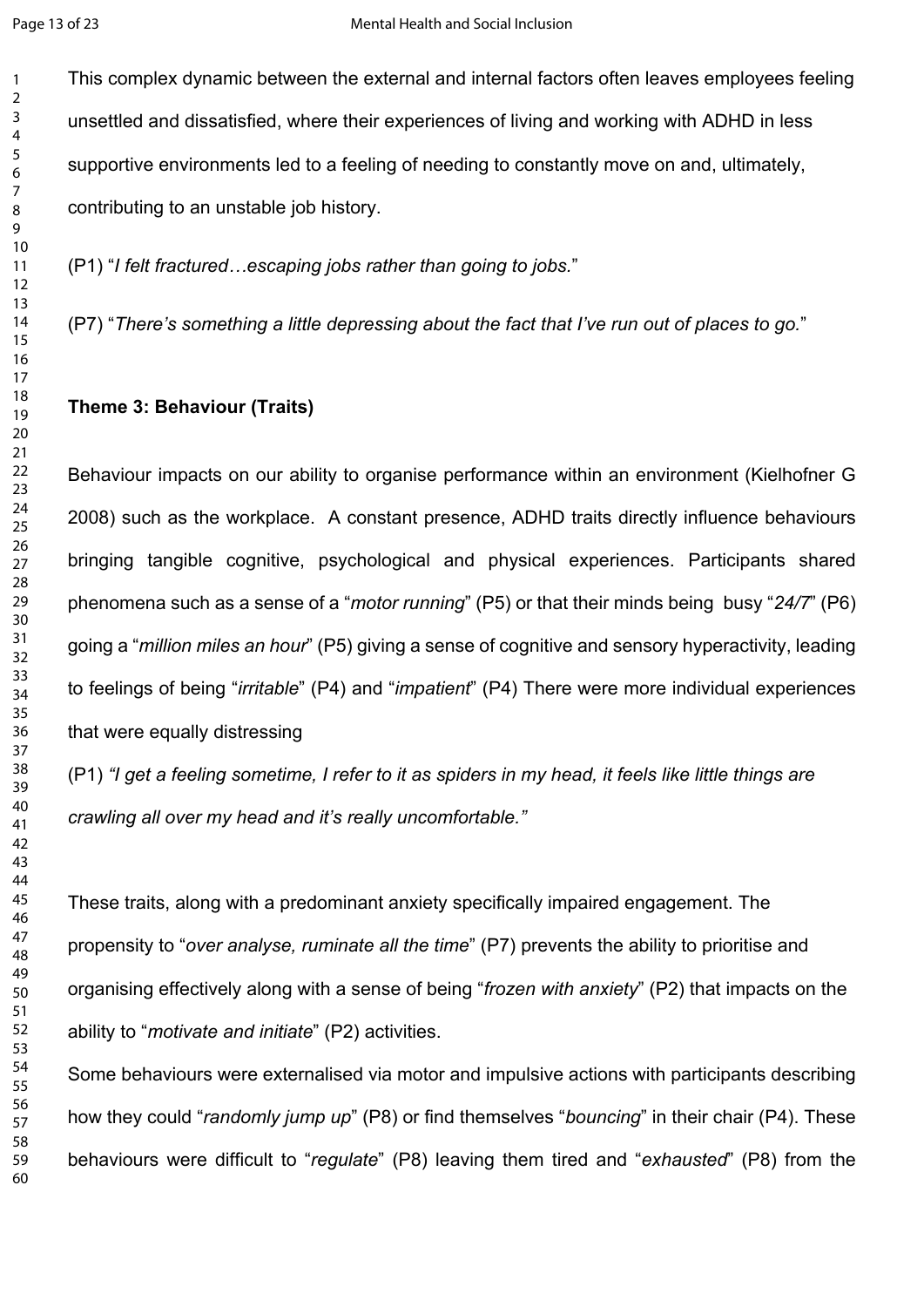persistent effort used in endlessly trying to "*maste*r" (P4) these behaviours, navigate the consequences and adapt to perform effectually.

(P8) *"Very difficult to regulate myself… it's really tiring…sometimes I just feel exhausted."* (P6) *"I've made appalling decisions based on… my impulse…took me a long time to manage how to listen… take it all on board without becoming distracted*."

Dichotomously some characteristics were considered niche skills such as being visionaries, creative "*outside the box*" (P8) thinkers with "*The ability to think in lots of different way in one go"* (P5) where *", ideas just present themselves."* (P5) as well as being more risk aware being "*more aware of dangers*" (P6). When engaged and focussed participants felt that they were specifically efficient *"I can do the work as fast as anyone***…***I am hyper organized."* (P4)

ery difficult to regulate myself... It's really tiring...sometimes I just feel exhauste<br>
e made appalling decisions based on... my impulse...took me a long time to m<br>
listen... take it all on board without becoming distrac This polaric and changeable nature of ADHD, with the propensity to swing between efficient and organised, to unproductive and inattentive elicited confusion with participants reporting that they placed pressure on themselves to consistently perform well. A negative internal dialogue let to self-negating thought patterns such as believing themselves to be "*useless*" (P8) or "*all the promise they saw, I wasn't able to deliver*" (P7). This would lead to a lack of confidence in abilities and a reluctance to applying for higher banded roles (P7) *"I'm wary about moving up and exposing myself*."

#### **Theme 4: Work Tasks**

Clinical roles are responsive, changeable and varied and can be both sedentary and active. As the ADHD brain is "*Wired for adventured*…*constantly looking for excitement!"* (P4) tasks must engage an individual quickly and maintain interest; **"***if things don't interest me I don't notice" (P7),*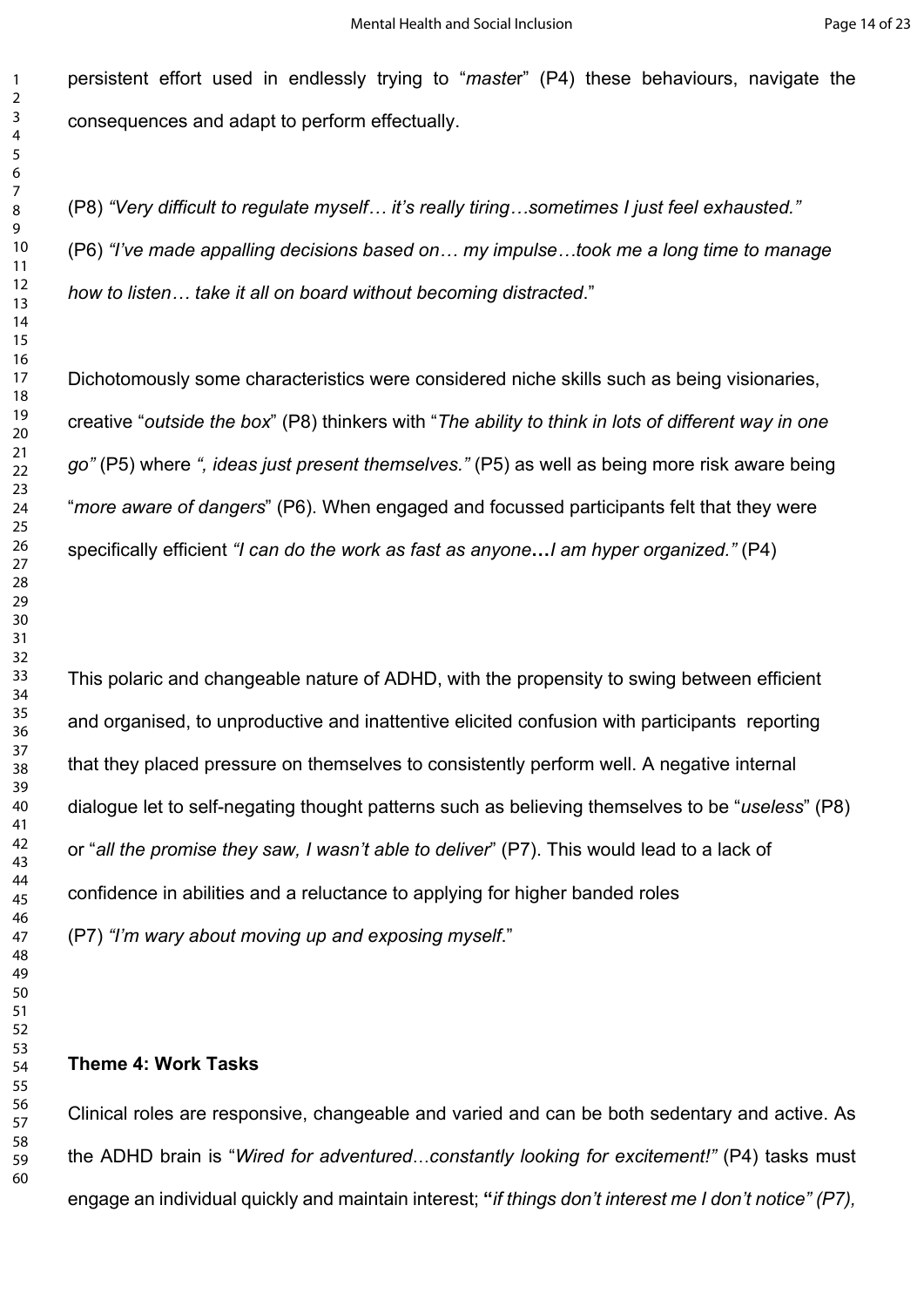potentially leading to misunderstanding around professional integrity (P7) elaborating further that *"it's not that I am not deciding not to do them, I'm not noticing."*  The variation and changeability enables a person with ADHD to remain interested and be responsive to any given situation (P4) "*I love the fact that no days ever the same …It is* 

*constantly stimulating… we have to think quickly."* Whereas the more sedentary roles such

computer work and long meetings hold lower satisfaction value and are experienced as;

*"menial*" (P6) and *"mind-numbing"* (P1)

These perceived mundane tasks reduced productivity and exacerbated impulsive behaviours; *"If somebody's talking to me…and I get bored I find, I'm up out of my chair and walking away."* (P4)

*"I become restless*…*they might think I'm being rude and it's really hard for me to sit there." (P8)* 

ive to any given situation (P4) "*I* love the fact that no days ever the same ...It is<br>thy stimulating... we have to think quickly." Whereas the more sedentary roles se<br>r work and long meetings hold lower satisfaction valu Maintaining attention proved difficult where both internal and external stimulation further create distraction, being drawn in by what is "*exciting and stimulating*" (P4) and at times demanding immediate reactions, with the effort to return to a task and remain focussed being "*100 times harder"* (P8). Productivity and capacity become hampered as they are drawn in by and unable to filter out the superfluous distractions, the leading the participant to become overwhelmed, unfocussed and frozen.

(P2) "*Brain gets so scrambled as to make me…less useful."*

(P5) "*It all gets too overwhelming and I have to lock myself in the toilet for 5 minutes."* 

## **Coping Strategies**

In order to manage this myriad of challenges, perform efficiently and maintain professional integrity, the employee with ADHD utilised a variety of pharmacological, organisational, cognitive, and physical coping strategies.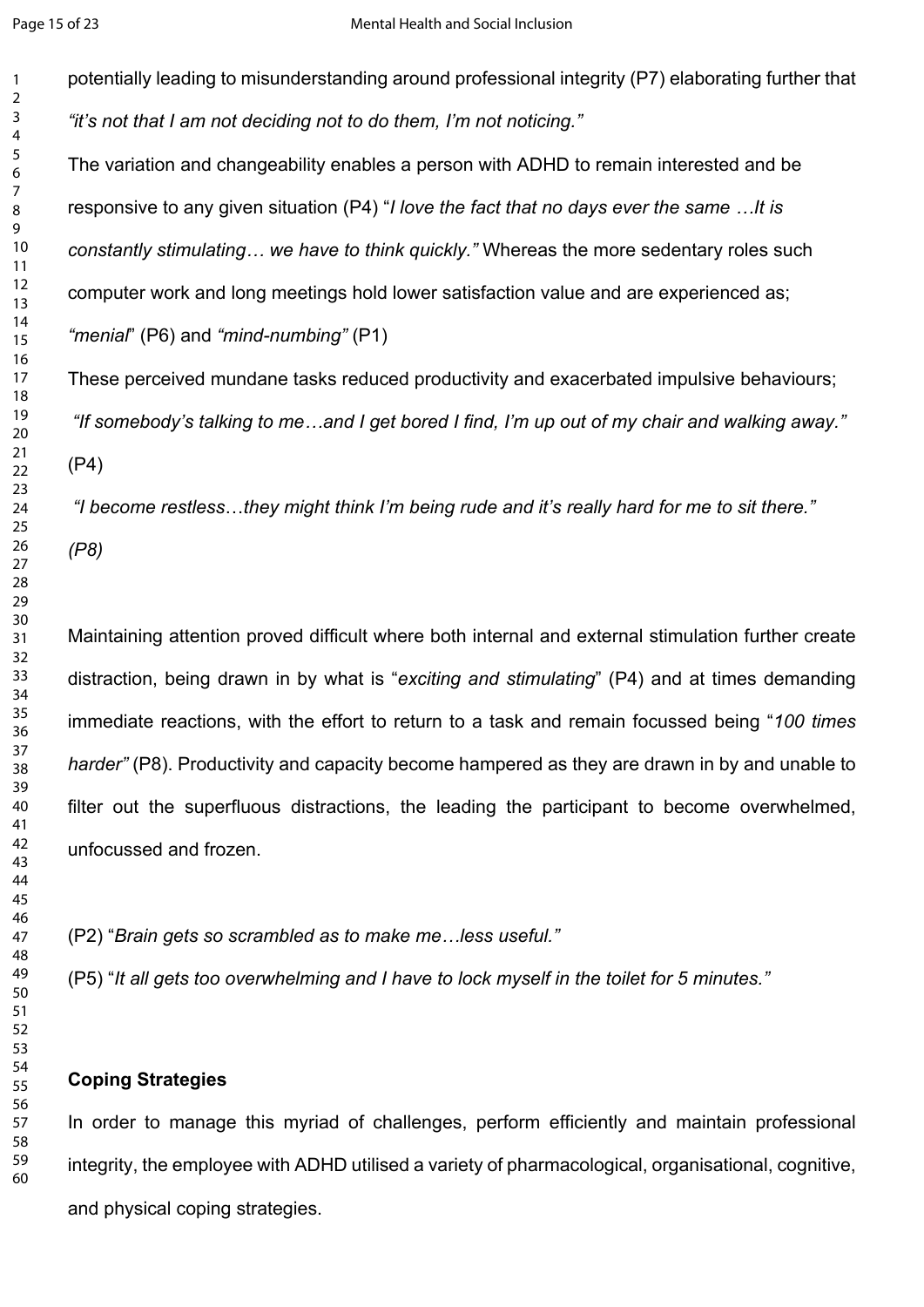The majority of participants took medication (5/7), with positive effects on concentration "*Organise thoughts***,** *focus a little better" (P7),* self-esteem "*feeling less bad about myself" (P4)*  and anxiety levels *"I almost feel completely relaxed"* (P7). Being able to negotiate a suitable regime with their doctor helped ensure maximum benefits for their work environment. (P4) "*Ritalin definitely changed things, …When I do nights it's really difficult to know when to take it, we've found a way round it."*

with their doctor helped ensure maximum benefits for their work environment.<br>
Etatin definitely changed things, ...When I do nights it's really difficult to know we<br>
we've found a way round it."<br>
ationally, participants fo Organisationally, participants found having autonomy to organise their own timetable and work independently enabled them to manage caseloads more successfully "*I tend to see people more often than my colleagues."* (P6). Utilising strategies to aid memory *"I have little prompts"*  (P8) and also grounding, mindfulness techniques, to help challenge negative thinking patterns "*bringing myself back to the facts of life…reel myself in.*" (P2), **"***taught my-self to be in the present."* (P6) all served to improved positive and effective engagement within the workplace.

#### **Discussion and Implications**

Coming to terms with a diagnosis of ADHD during adulthood and navigating the various life domains such as the workplace, inferred a journey that necessitated challenging beliefs and ongoing adaptation, a process reported by Young S et al (2008).

Successful adaptation is dependent on any number of intrinsic and extrinsic factors. The workplace brings specific challenges and opportunities that influences occupational performance and resilience.

Relationships had the greatest overarching effect on occupational identity, participation and performance. It was of particular interest that participants implied a greater confidence in their relationships with patients as opposed to their colleagues and that being 'front line' contributed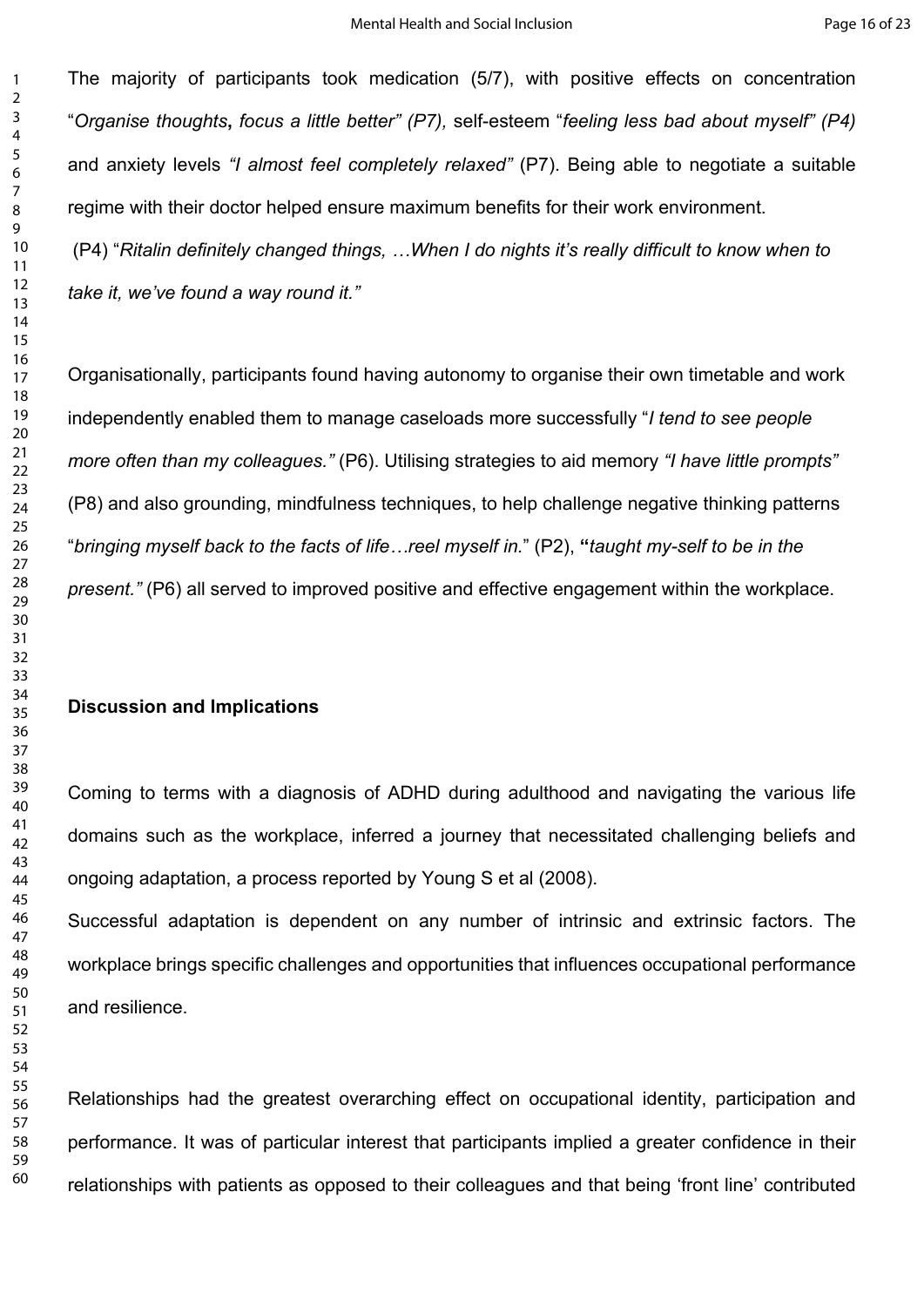strongly to their sense of fulfilment. Employees with ADHD tended to experience low self-esteem reinforced by cognitive distortions and historical experiences, placing them at a disadvantage in their perceptions of the professional-professional balance. Personal causation and perceived clinical effectiveness were powerfully related to the quality of external validation received.

Participants displayed a continuing conscious effort to manage the adverse thought processes, perceptions and anxieties guarding against the ongoing negative cycle. They become vigilant to colleague's perceptions not wanting to let their co-workers down or feel that their ADHD defined them. This effort rendered even the most meaningful interactions potentially problematic. This finding supports findings by Frederiksen et al (2014) who examined ADHD within long-term workplace disability and attributed high levels of clinical anxiety to significant occupational impairment, particularly in female workers.

effectiveness were powerfully related to the quality of external validation receive<br>ants displayed a continuing conscious effort to manage the adverse thought prions and anxieties guarding against the ongoing negative cycl Extending from this the balance of the physical environment was integral in an employee's ability to engage in relationships and work tasks. Busy environments created high levels of distraction. Whilst noise was specifically diverting, it was its all-consuming quality that was particularly interesting, with the quietest of noises commanding absolute attention. Multiple distractions could not be filtered out, competing for priority, creating an overwhelming demand that could be distressing and necessitating the need to withdraw. This may cause a conflict in certain healthcare work environments, where the balance between feeling most valued on the clinical frontline, while needing a quiet space to concentrate may not be possible in busy patient areas.

Behaviours associated with ADHD governed both environmental and relationship experiences. Originating from impulsive and habituated internal physical, cognitive and emotional drives these behaviours can manifest as strong kinaesthetic experiences such as "*crawling spiders*" (P1) or *"revving motors"* (P5) lurking in the conscious awareness. Described as something to be mastered and *"reigned in*"(P4) we get a glimpse of the tough and relentless reality of the effort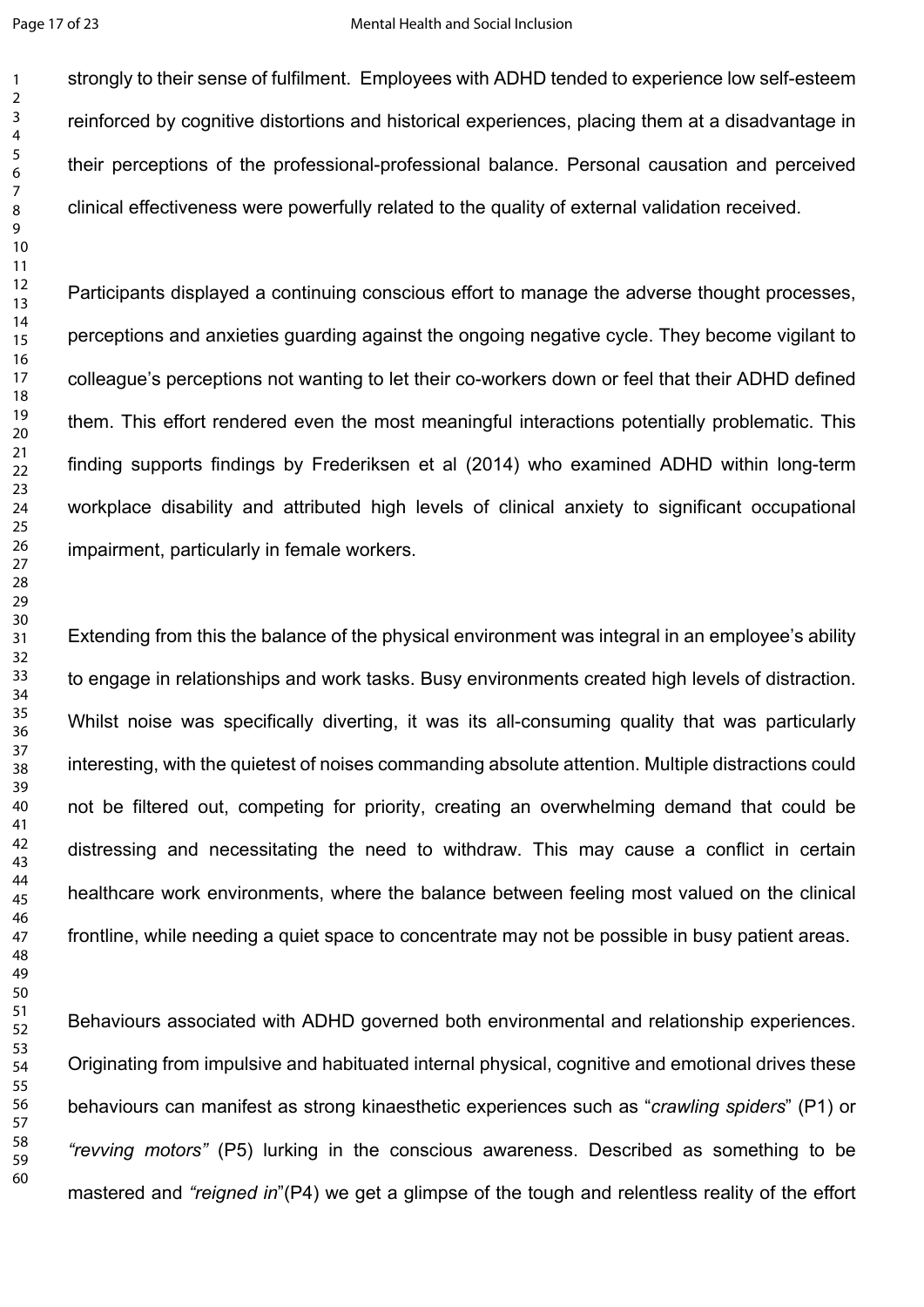required to sustain effective performance when living with ADHD and working. The healthcare setting seems to allay some of the challenges through its varying nature, and flexibility.

ours experienced as hindering served to reduce self-confidence and self-seterehaviours considered enabling and unique, coupled with positive validaties and management, facilitated adaptation, engagement and performance per Behaviours experienced as hindering served to reduce self-confidence and self-esteem whilst those behaviours considered enabling and unique, coupled with positive validation from colleagues and management, facilitated adaptation, engagement and performance particularly when working with healthcare clients. This is in line with findings from Sarkis et al (2014) who emphasises the positive contribution that creative ADHD traits can make to the healthcare workplace. The areas of positivity defined by our participants are similar to those presented by Sedgwick et al (2019) whose work emphasised the cognitive dynamism and energy of people with ADHD. However, there was also internal conflict observed between an employee's need for workplace adjustments and their wish to be treated and viewed as 'normal'. Whilst employees acknowledged responsibility for their ADHD greater understanding, support and flexibility from managers was deemed vital in enabling a more fulfilling and valued work experience.

Work tasks varied greatly creating diverse reactions between those perceived as 'meaningful' and 'menial.' Time was automatically apportioned to 'hands on', varied and responsive tasks however it was imperative that a sensitive balance was maintained between these compelling roles that engender motivation, focus and skill from becoming overloaded, overwhelmed and pressured reinforcing the adverse effects of high self-criticism.

The self-motivated ethos of healthcare organisations engaged practices that value independence and flexibility. This, along with a value base that engenders high levels of empathy for both colleagues and service users, creates a culture that is often supportive, and utilises specific skill characteristics of conditions like ADHD. These narratives validate the observation that Nurses with ADHD had longer tenures than their employed colleagues outside of healthcare setting.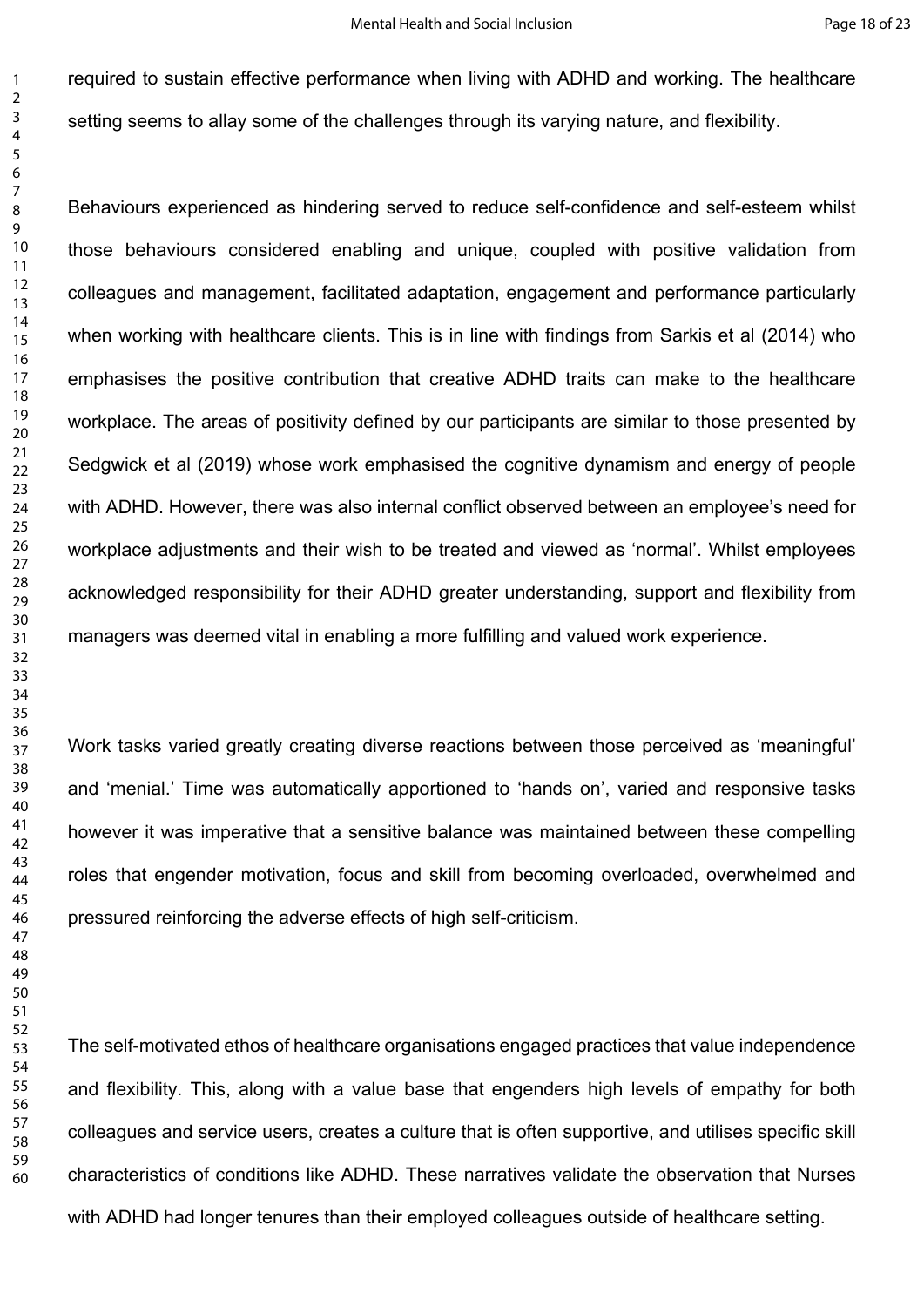This research provides deeper understanding of causality by identifying<br>ges to employment based occupational participation, personal effectiven<br>mg the skills and strengths of this population, demonstrating that ADHD alone<br> Current research highlights a gap between employment potential and attainment for those with ADHD. This research provides deeper understanding of causality by identifying specific challenges to employment based occupational participation, personal effectiveness and identifying the skills and strengths of this population, demonstrating that ADHD alone is not a barrier to success. It also suggests that a greater understanding, and positive working relationships are the important areas for development where this is lacking.

#### **Recommendations**

This study has demonstrated the need for collaborative working, increased awareness of ADHD and support on an organisational, managerial and peer level.

- Organisationally and locally promoting a positive work culture that embraces the strengths and qualities of this population whilst exploring adaptations that are beneficial to all employees as well as those with ADHD.
- Managers need to positively negotiate and promote flexible work practices that target strengths and minimises challenges by agreeing action plans to help navigate specific challenges.
- Further research in other work-based environments to compare and contrast findings in this paper to fully support policy and service development including employment skills training

#### **Limitations**

The study mainly recruited employees from a single mental health trust leading the findings to be more specific to that environment. Participants were limited to those who were maintaining professional positions in the workplace, and therefore the views and experiences of people who had left the healthcare environment due to their ADHD were not examined.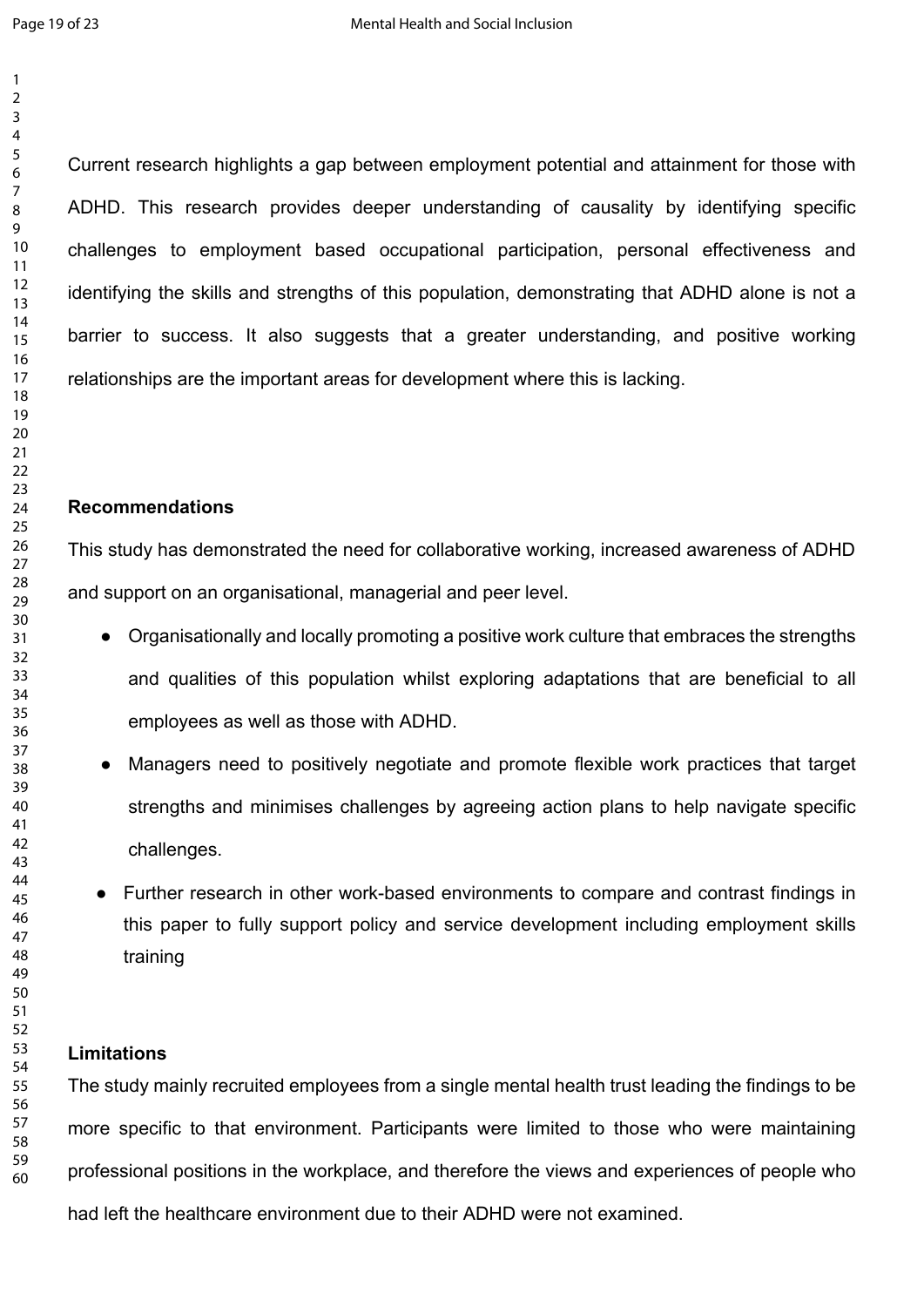# **What the study has added:**

iate understanding of the experiences of employees with ADHD providing depth to which empowers colleagues to build more positive and effective v<br>ships.<br>Ships. An intimate understanding of the experiences of employees with ADHD providing depth to current literature which empowers colleagues to build more positive and effective workplace relationships.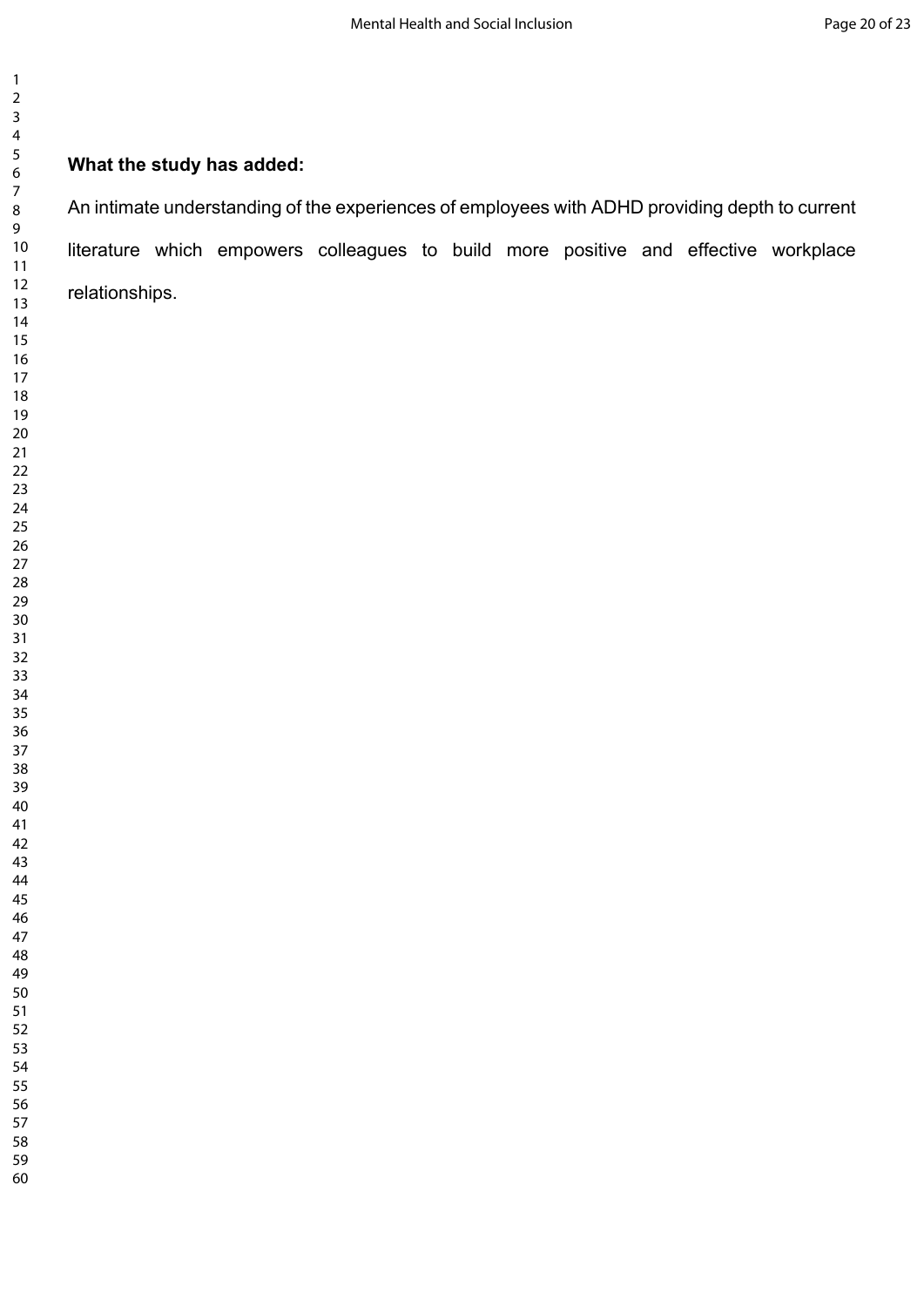# **References**

Adamou M, Arif M, Asherson P, Aw T, Bolea B, Coghill D, Guojonsson G, Halmoy A, Hodgkins P, Muler U, Pitts M, Trakoli A, Willliams N, and Young S (2013) Occupational issues of adults with ADHD. *BioMed Central psychiatry* 13(59): 1-7.

Bierderman J and Faroane S (2006) The Effects of Attention-Deficit/Hyperactivity Disorder on Employment and Household Income. Medgenmed.2006; 8(3): 12

Brattberg G (2006) PTSD and ADHD: underlying factors in many cases of burnout. *Stress and Health* 22: 305–313.

Bryant,W, Fieldhouse J, and Banningan K (2014) *Creek's Occupational Therapy and Mental Health.* London: Elsevier Health Sciences UK.

Carr M (2012) *ADHD and anxiety in adults.* e- book 14% Amazon Kindle.

man J and Faroane S (2006) The Effects of Attention-Deficit/Hyperactivity Disor<br>ment and Household Income. Medgenmed 2006; 8(3): 12<br>
g G (2006) PTSD and ADHD: underlying factors in many cases of burnout. S:<br>
22: 305–313.<br> De Graaf R, Kessler RC, Fayyad J, ten Have M, Alonso J, Angermeyer M, Borges G, Demyttenaere K, Gasquet I, de Girolamo G, Haro JM, Jin R, Karam EG, Ormel J, Posada-Villa J (2008) The prevalence and effects of adult attention-deficit/hyperactivity disorder, (ADHD) on the performance of workers: results from the WHO World Mental Health Survey Initiative. *Occupational and Environmental Medicine* 65(12): 835–842.

Fredriksen M, Dahl AA, Martinsen EW, Klungsoyr O, Faraone SV, Peleikis DE. Childhood and persistent ADHD symptoms associated with educational failure and long-term occupational disability in adult ADHD. Atten Defic Hyperact Disord. 2014 Jun;6(2):87-99. doi: 10.1007/s12402- 014-0126-1.

Grossberg B: (2005) *Making ADD work.* Perigree: The Berkley Publishing group.

Halbesleben J, Wheeler A and Shanine K (2013) The Moderating Role of Attention-Deficit/Hyperactivity Disorder in the Work Engagement-Performance Process. *Journal of Occupation Health Psychology* 18(2): 132–143.

Hall C, Newell K, Taylor J, Sayal K, Swift K and Hollis C (2013) Mind the gap – mapping services for young people with ADHD transitioning tom child to adult mental health services. *BioMed Central Psychiatry* 12:186.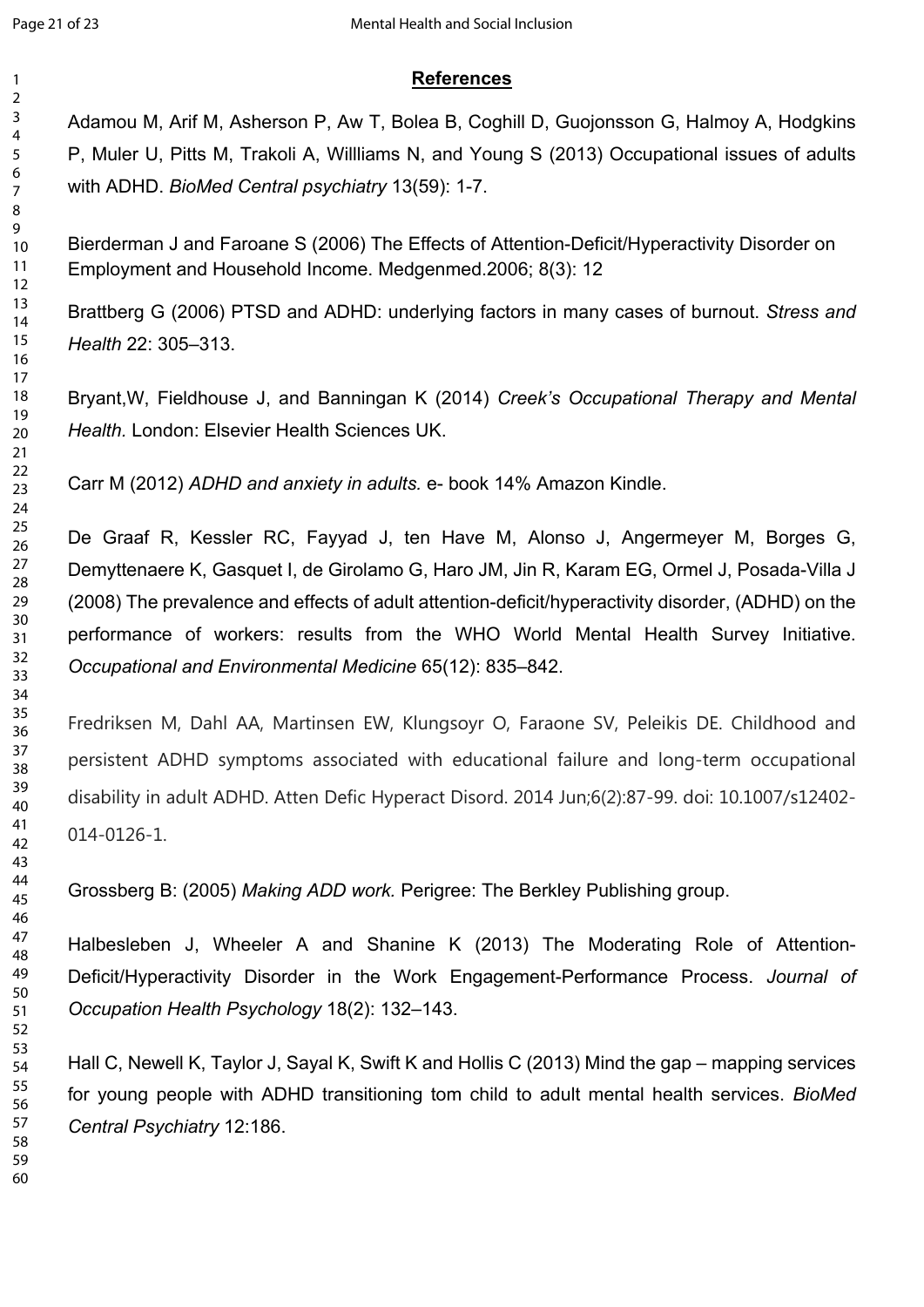Matheson L, Asherson P, Wong I, Hodgkins P, Setyawan J, Sasane R and Clifford S (2013) Adult ADHD patient experiences of impairment, service provision and clinical management in England: a qualitative study. *BioMed Central Health services research* 13: 184.

Murphy P and Schachar R (2000) Use of self-ratings in the assessment of symptoms of Attention Deficit Hyperactivity Disorder in Adults. *The American Journal of Psychiatry* 157(7): 1156-1159.

Painter C, Prevatt F and Welles T (2008) Career beliefs and job satisfaction in adult with symptoms of attention deficit/hyperactivity disorder. *Journal of employment counselling* 45(4): 178-188.

Parkinson S, Forsyth K, and Kielhofner G (2004) The user's manual for Model Of Human Occupational Screening Tool (MOHOST). Available at: http://moho.uic.edu/pdf/MohostManual.pdf (accessed 02 May 2019).

Sarkis E. Addressing attention-deficit/hyperactivity disorder in the workplace. Postgrad Med. 2014 Sep;126(5):25-30. doi: 10.3810/pgm.2014.09.2797. PMID: 25295647

Panu Schachair R (2000) Ose of sein-languy in the assessment of symponio to symponio to symponio to symponio to typeractivity Disorder in Adults. The American Journal of Psychiatry 157(7): 11:<br>C, Prevatt F and Welles T (20 Sedgwick JA, Merwood A, Asherson P. The positive aspects of attention deficit hyperactivity disorder: a qualitative investigation of successful adults with ADHD. Atten Defic Hyperact Disord. 2019 Sep;11(3):241-253. doi: 10.1007/s12402-018-0277-6

Smith J and Osborn M (2008) *Qualitative Psychology: A Practical Guide to Research Methods.* 2nd edn. London: SAGE Publications Ltd.

Willerton J (2010) *Psychology of relationships*. New York: Palgrave Macmillan.

Young S, Bramham J, Gray K, and Rose E (2008) *The Experience of Receiving a Diagnosis and Treatment of ADHD in Adulthood. Journal of Attention Disorder* 11(4): 493-503